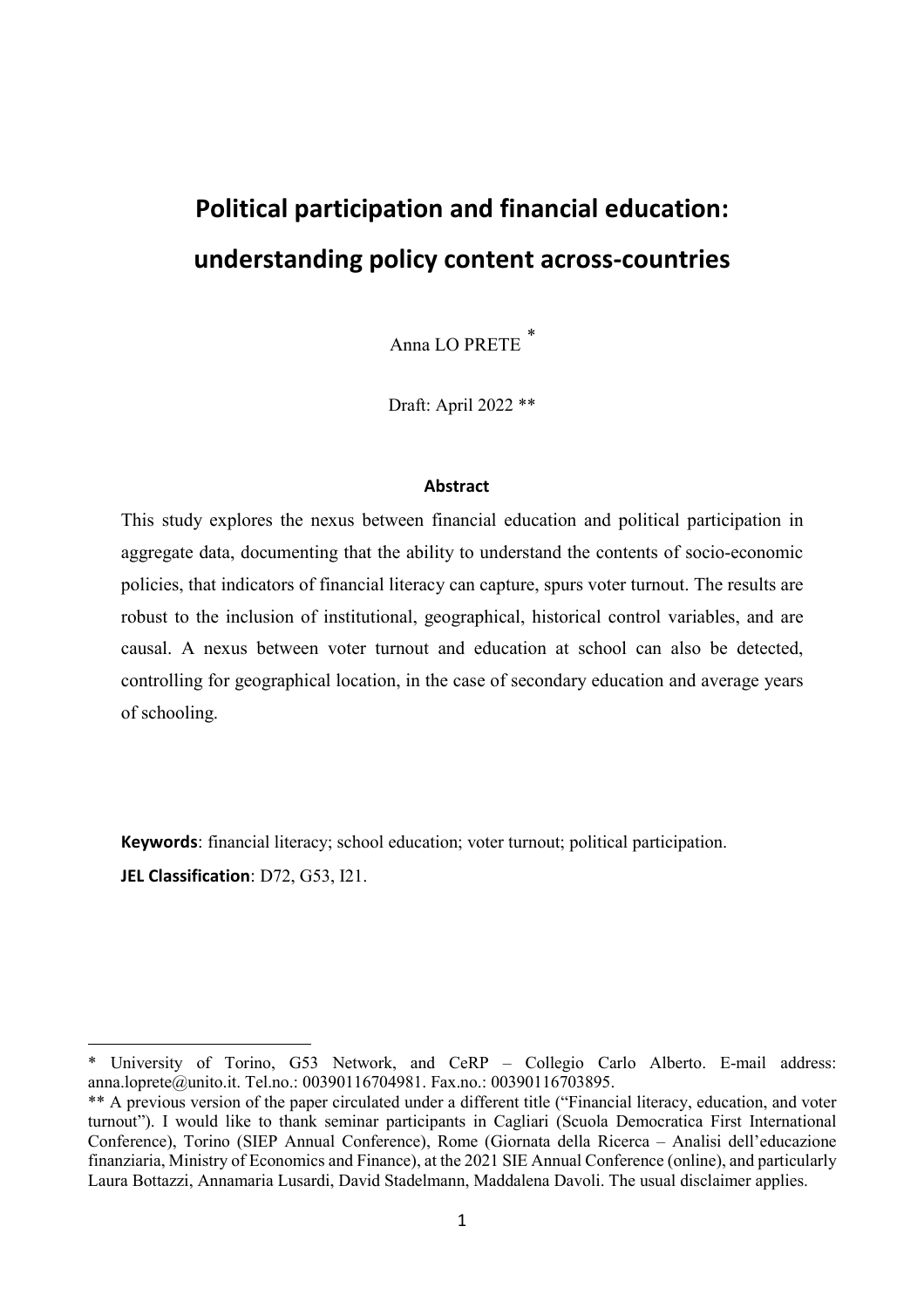# **1. Introduction**

According to a large literature on political behavior, education facilitates the participation to political life and citizens' engagement in political activities (Wolfinger and Rosenstone, 1980; Rosenstone and Hansen, 1993; Putnam, 2001). From a theoretical point of view, this could be the case in a framework where education is a process of accumulation of civic skills whereby people develop civic behaviors, a sense of sharing a collective civic identity, and awareness about what they vote for (McNamara and Musgrave, 2020). The cost of voting can be also lower for better educated citizens, because they can more easily gather information on the policy agendas they vote for (Filer et al., 1993).

Empirically, in individual data, citizens who spend more time at school are more likely to turn out and vote (see, e.g., Dee, 2004; Milligan et al., 2004; Tenn, 2007). Instead, across countries, the level of education in the population and average voter turnout do not seem related. Political scientists attribute this so-called paradox to the influence of other societal changes: education may not exert a positive effect on political participation when the bases of a civil society are weakening, the complexity of politics reduces the ability to gauge their contents, education itself is less effective due to its poor contents, education matters in relative terms as a proxy for social status, etc. (Delli Carpini, 1997; Persson, 2013 and 2015). In macroeconomics, empirical models just control for the possibility that voter turnout is higher on average in countries with more educated people, without focusing on the association between education and voter turnout *per se* (Mueller and Stratman, 2003; Fumagalli and Narciso, 2012).

This work contributes to the literature by exploring if different levels and kinds of education are related to people participation to parliamentary elections across countries. More specifically, it compares in the role of indicators of education, measures of financial education and measures of education at school. It documents that basic financial education influences voting behavior. Across countries observed over the period 1990-2014, the ability to understand the contents of socioeconomic policies that indicators of financial literacy capture, spurs political participation in parliamentary elections. As for education at school, its association with political participation is milder. A nexus can be found, only in the case of secondary education and years of schooling, when geographical location controls are included in the analysis.

There is a case for financial literacy - the specific type of literacy which refers to a set of basic economic and financial skills needed to take well-informed financial decisions, - as a determinant of voter turnout, that this study first advocates. From the growing empirical literature on financial education, we already know that financial literacy matter to personal finance. In individual data, financial literacy helps explain differences in stock market participation, and in planning for retirement behavior (see, e.g., Lusardi and Mitchell, 2007; van Rooij et al., 2011). In aggregate data,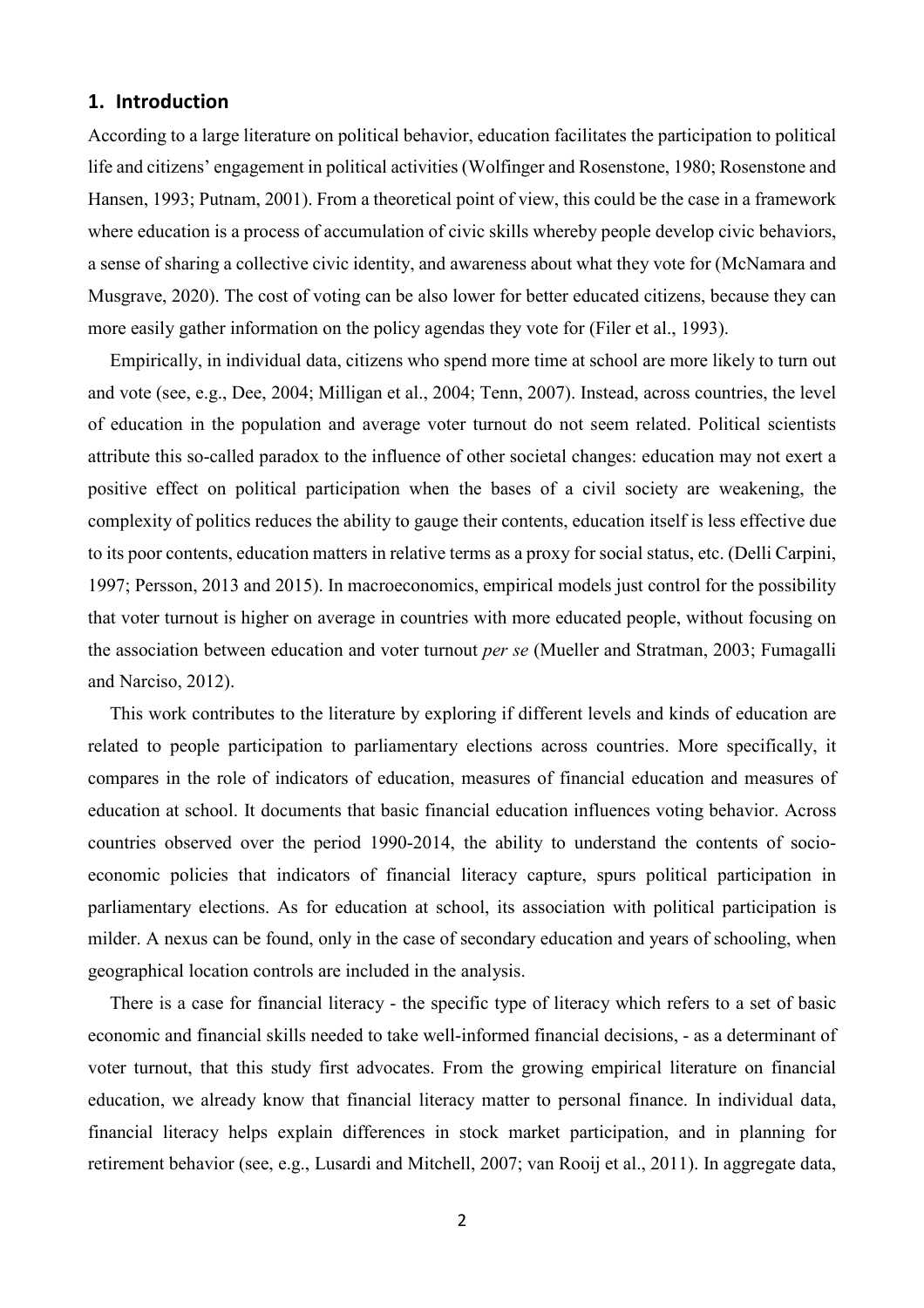it is associated to decreasing income inequality, to the extent that the ability to understand economic and financial concepts helps investors to use financial instruments (Lo Prete, 2013 and 2018).

In this study, the focus of the analysis shifts from considering the behavior of individuals as investors, to considering the behavior of individuals as citizens of democratic societies. Financial literacy can be a proxy of people ability to understand the content of economic and social policies. This was the case studying the electoral cost of major pension reforms (Fornero and Lo Prete, 2019): the probability of a government to be re-elected in the aftermath of a reform is higher in countries where the level of financial literacy is higher. Indeed, if financial literacy accounts for the set of skills that enable people to take more informed political choices (see also Murtinu et al., 2022), it may arguably represent a relevant determinant of political participation, too.

Interestingly, most analysis on the nexus between political participation and voter turnout focused on education length, considering education a process of accumulation of generic human capital, whereby the more time spent at school guarantees a higher level of civic skills. Finding that basic financial education spurs political participation in aggregate data, and comparing this nexus with the one between political participation and education at school at different grades, complements evidence from recent studies which do document that differences in the type of education matter to the decision to turn out and vote. For instance, using data on Danish municipal and regional elections, Bhatti (2017) shows that turnout is higher only for individuals who enrolled in a political bachelor degree program with a high civic education content, while enrolling in a bachelor degree *per se* does not seem to matter to the decision to vote. Hillygus (2005), analyzing college education in the USA, finds that political participation is higher for students in social sciences and humanities, than for students in biology, chemistry, and engineering.

The present analysis considers primarily the long-term variation in voter turnout across countries. The availability of a new indicator of financial literacy, based on the Standard & Poor's Ratings Service Global Financial Literacy Survey, allows for a rich cross-country analysis of the relevance of this specific form of education in comparison with indicators of general education at the primary, secondary, and tertiary level. A panel analysis of the medium-term determinants of voter turnout is also performed, exploiting the admittedly limited information available on time variation of the education measures.

The paper proceeds as follows. Section **2** describes the variables used in the empirical analysis, and the empirical strategy. Section **3** presents cross-sectional estimates of the association between voter turnout, financial literacy, and education at school. Section **4** tests the robustness of the results to the inclusion of institutional, geographical, and historical characteristics, addresses causality issues, and discusses the information content of the indicators of financial literacy. Section **5** presents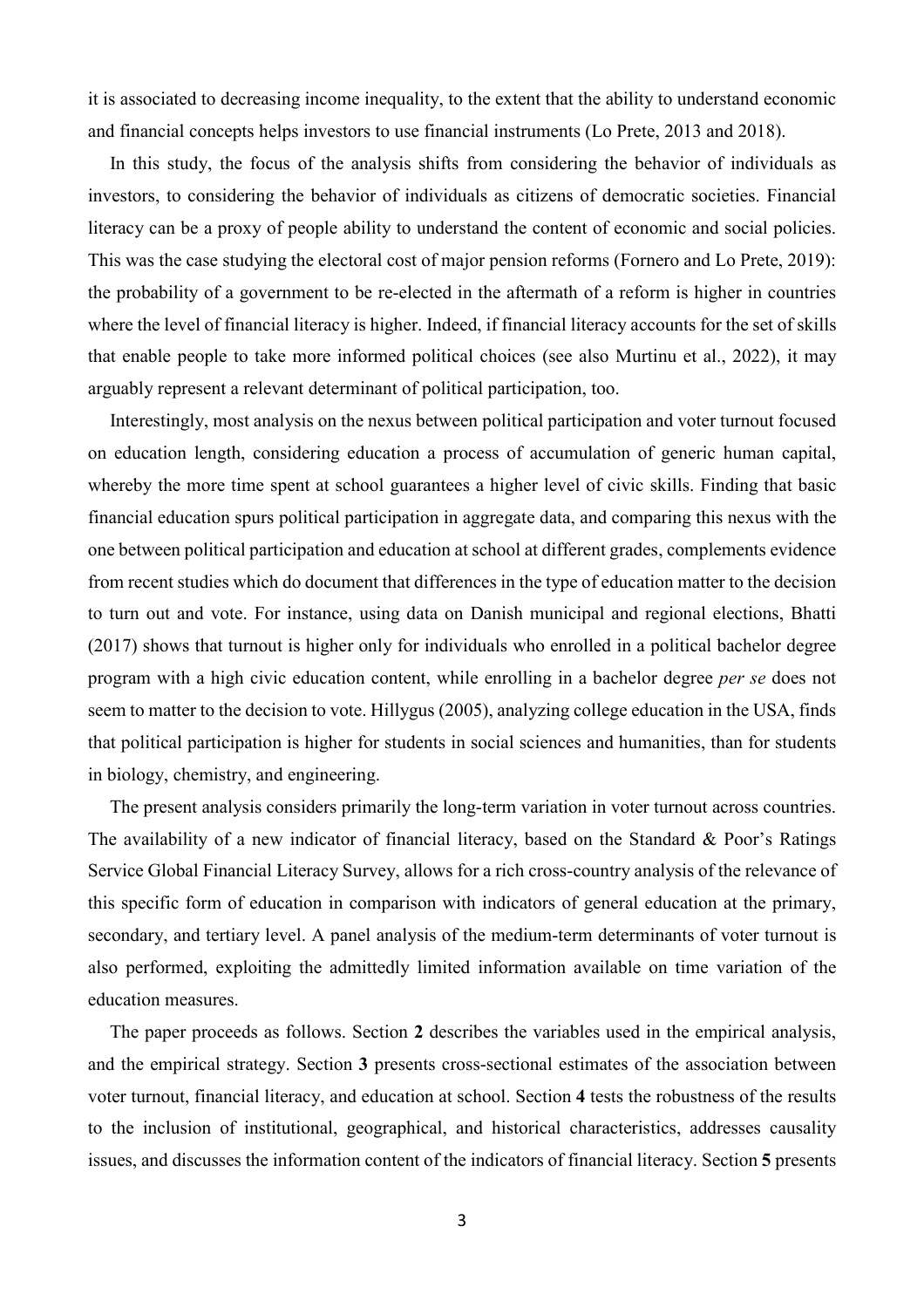results from panel estimations, to characterize the medium-term determinants of voter turnout. Section **6** concludes.

# **2. Data and empirical strategy**

 $\overline{a}$ 

The dataset for this study includes information on education and electoral participation for a sample of 91 advanced and developing countries, observed over the period 1990-2014.<sup>1</sup>

*Electoral participation*. The dependent variable in all regressions, *voter turnout*, measures the percentage of eligible voters casting a ballot in parliamentary elections. Following previous studies on electoral participation worldwide, it is important is to distinguish between countries where the basic standards of political rights and liberties apply, and countries where people do not enjoy them. Accordingly, the country-sample in this study includes countries where voting behavior is not constrained by government coercion, and which can be considered (free or partially free) democracies on the basis of the Freedom House average indicator of political rights and civil liberties – this is the case if the index, that ranges between one (free) and seven (not free), is less or equal to five (Persson and Tabellini, 2004; Fumagalli and Narciso, 2012).

Data electoral participation, as well as data on electoral rules and forms of government, are drawn from the 2020 version of the Voter Turnout Database compiled by the International Institute for Democracy and Electoral Assistance (IDEA, 2018).

*Financial education*. Financial literacy is the level of financial education that refers to the set of basic economic and financial competences relevant to manage personal financial matters over the life cycle, and make political decisions as citizens (Fornero et al., 2021). Its level can be assessed on the basis of a set of three main questions about compound interest, inflation, and risk diversification, and other questions that consider related skills (Lusardi and Mitchell, 2007). Data on financial literacy are available at the microeconomic level, mainly. At the macroeconomic level, the first indicators of ''economic literacy'' and "education in finance" were compiled by the IMD World Competitiveness Yearbook for 55 countries, over the period 1995–2008, based on interviews to senior representatives of the national business community. Starting from 2015, the OECD has assessed the financial literacy of 15-year-old students, introducing specific items to the Programme on International Student Assessment (see OECD, 2020). These data, which cover a small number of countries and economies (15 in the 2015 assessment, 20 in the 2018 assessment, 26 in the 2000 assessment), will not be used in the present study due to the scarce cross-sectional information available, and the time coverage –

<sup>&</sup>lt;sup>1</sup> The time coverage reflects the availability of information on education. The results would not change if the last value of these indicators was kept constant, and empirical models were run over the longer period 1990- 2018 - for which data on electoral participation and socio-economic conditions are available.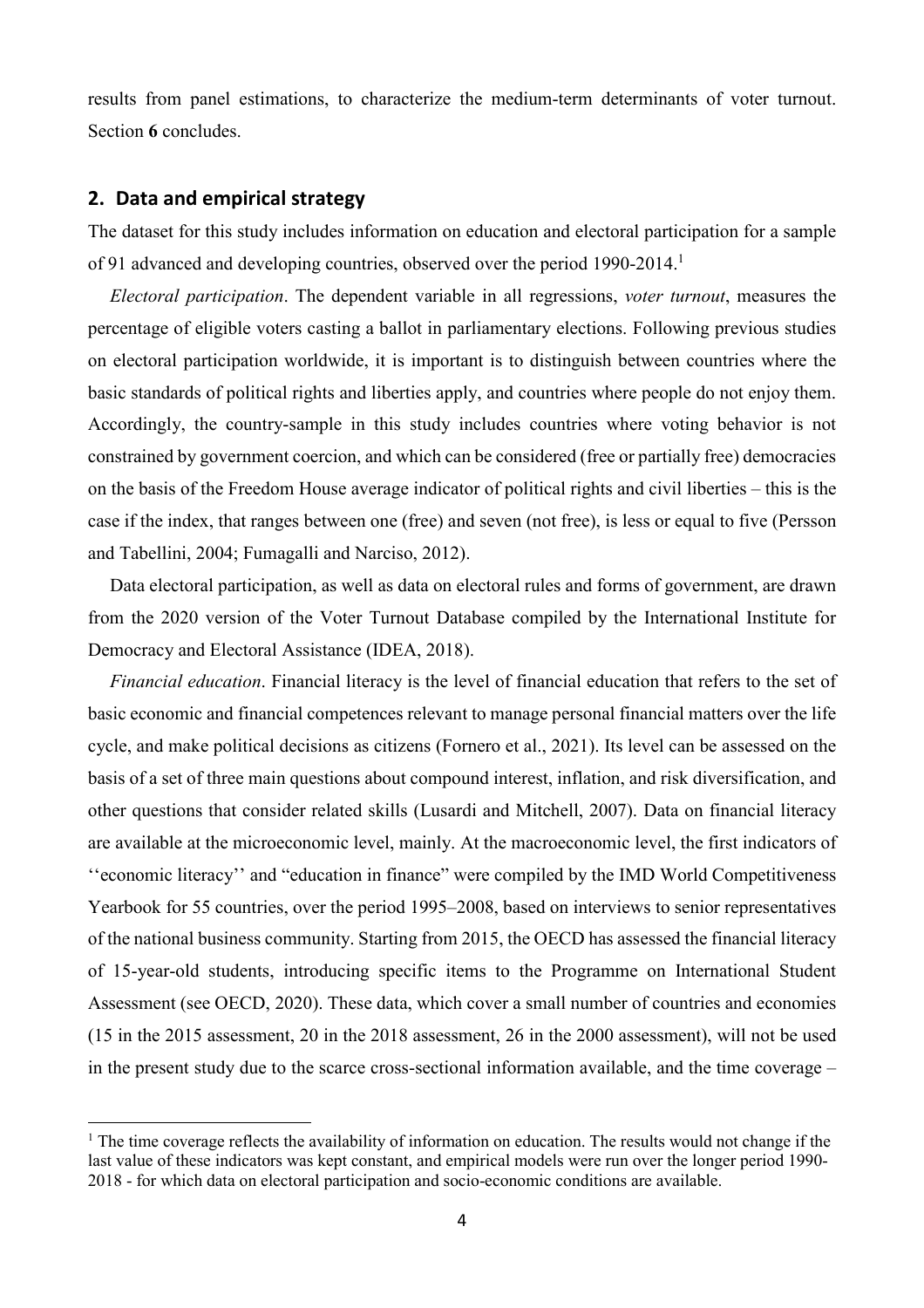which falls out of the period under analysis. Finally, on macroeconomic measures of financial literacy, the most recent worldwide survey is the Standard & Poor's Ratings Services Global Financial Literacy Survey (2014).

Provided that the Standard & Poor's data allow for the largest cross-country comparison ever, they will be used in the main specifications of this work to perform cross-country analyses, and will be complemented by other IMD indicators having at least a limited time variation in the last section of the paper to perform panel analyses. The Standard & Poor's survey gathers information through 150.000 interviews and includes four questions over the concepts of basic numeracy, interest compounding, inflation, and risk diversification. A person is defined financially literate if she correctly answered to three out of four questions, and the financial literacy index considers the percentage of financially literate people in a country. With respect to the other measures of financial literacy available for cross-country comparisons, the Standard & Poor's survey, administered in 2014, has the great advantage to provide information on a large sample of 140 advanced and developing countries. Figure 1, from Klapper et al. (2015), is a global map of the values of financial literacy around the world. On average, only one third of people globally are defined financially literate. Financial literacy is higher in advanced countries, where the darker blue areas appear, but significant disparities can be detected even within the group of the richer and more developed countries.

*General education*. To measure general education, the dataset includes the international measures of schooling years and quality available in the Education Attainment Dataset compiled by Barro and Lee (2013). They include school attainment and school completion figures for the population aged 15 and above at the primary, secondary, and tertiary level. In this work, education at school will be measured using school attainment rates, which account for the percentage of people for whom the highest grade of education attended falls in one of the available categories, and a measure of school completion, namely the number of years of schooling achieved by the average person at all levels of schooling combined. Barro and Lee (2013) also estimated completion rates at the primary, secondary, and tertiary level. They measure the ratio of people who completed a level of schooling but did not enter the next level to people who entered that school, thus accounting for school drop-out rates. The results from specifications including completion rates, mainly not significant and not reported in the paper, are available upon request.

*Other determinants of voter turnout*. The dataset includes information on socio-economic, institutional, historical, and geographical variables. They will control for determinants of voter turnout that are not related to education or political participation. Definition and sources are described when introducing these variables (in sections from **3** to **5**).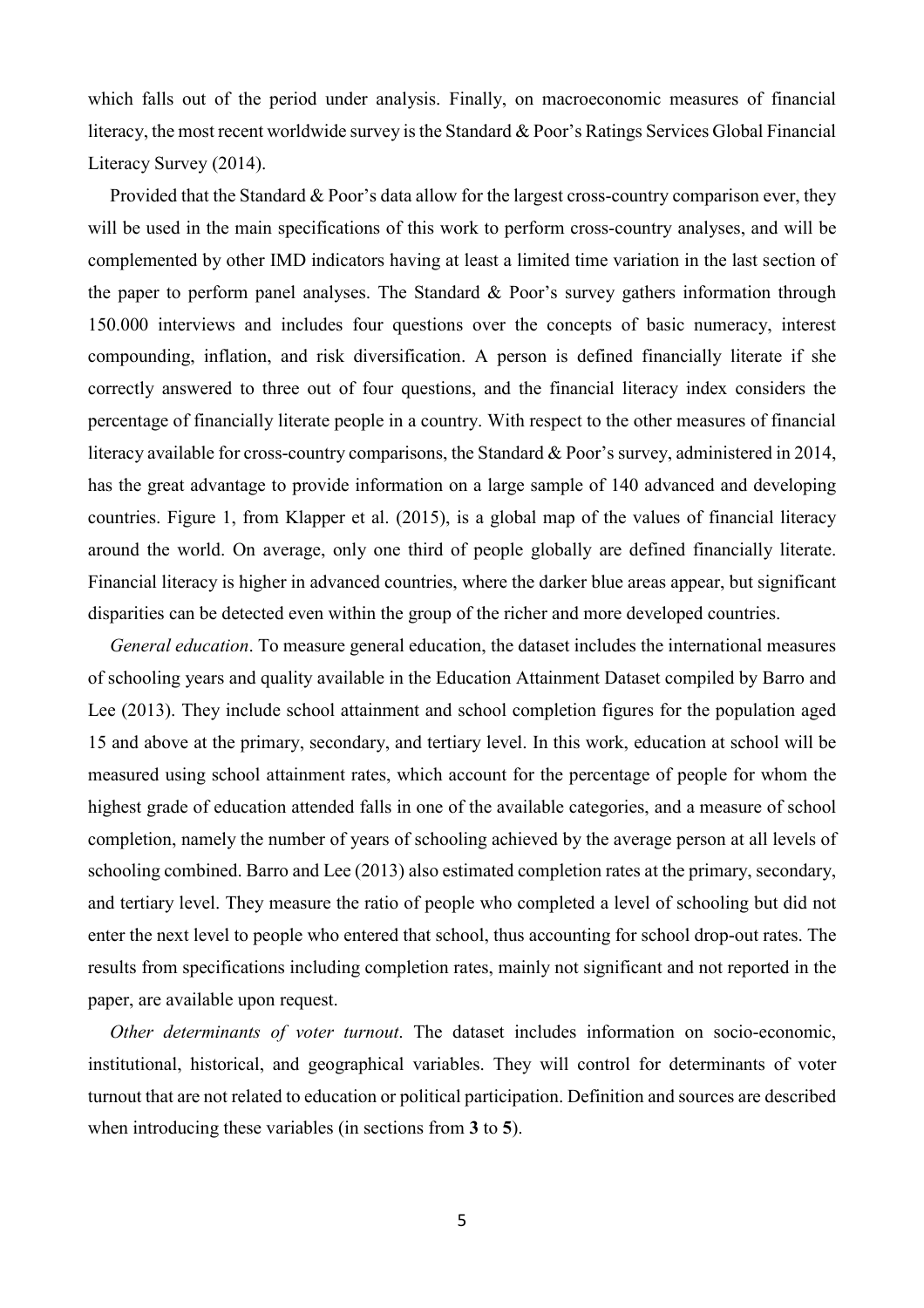#### *2.1. Empirical strategy and timing*

The primary interest of the study is to analyze the role of education as a long-term determinant of voter turnout. The association of interest is analyzed in empirical models that read

$$
VT_j = \alpha_0 + \alpha_1 EDU_j + X_j' \beta + \varepsilon_j. \tag{1}
$$

Voter turnout (VT) in country j is regressed on the level of financial or school education ( $EDU$ ), and on a vector of socio-economic and institutional determinants  $(X)$ . To study long-run associations, the observations are in average values over the period 1990-2014, and model (1) is estimated using OLS estimators and IV techniques in sections **3** and **4**. Panel regression techniques will be used to study medium-term associations, in section **5**, exploiting the little time variation of measures of both financial and school education.

#### **3. Political participation and financial education**

This section documents an empirical regularity in raw aggregate data. Figure 2 shows that basic knowledge of economic and financial concepts, that the Standard & Poor's indicator of financial literacy measures on the horizontal axis, is positively and significantly associated to electoral participation, measured on the vertical axis. In the sample of 91 countries under analysis, the percentage of adults financially literate ranges from 14 percent in Albania and Afghanistan, to 71 percent in Denmark, Norway, and Sweden. Electoral participation is high on average (69 percent), and records the minimum value in Gabon (34 percent), and the maximum value in Malta (95 percent).

Interestingly, financial literacy represents a specific type of education. For instance, previous studies document that it captures a dimension of human capital that helps explain differences in inequality across countries, a feature it has not in common with other indicators of education at school (Lo Prete, 2018). And that it could be an important element when assessing the implication of digitalization for individual investors, since digital literacy alone is not associated to well-informed personal finance choices (Lo Prete, 2022). Yet, this might not be the case when studying electoral participation. For instance, one may argue that the same skills that financial literacy measures, can be related to education at school, where pupils learn numeracy, reading, accounting, and civic values.

To explore this possibility, it is useful to start considering the correlations between financial literacy and education at school (in table A2 of the Appendix). Financial literacy is negatively correlated to education at the primary level, and positively correlated to indicators of education at the secondary and tertiary level, as well as to years of schooling. The correlations between financial literacy and education at school are low on average. Differences can also be found in the correlations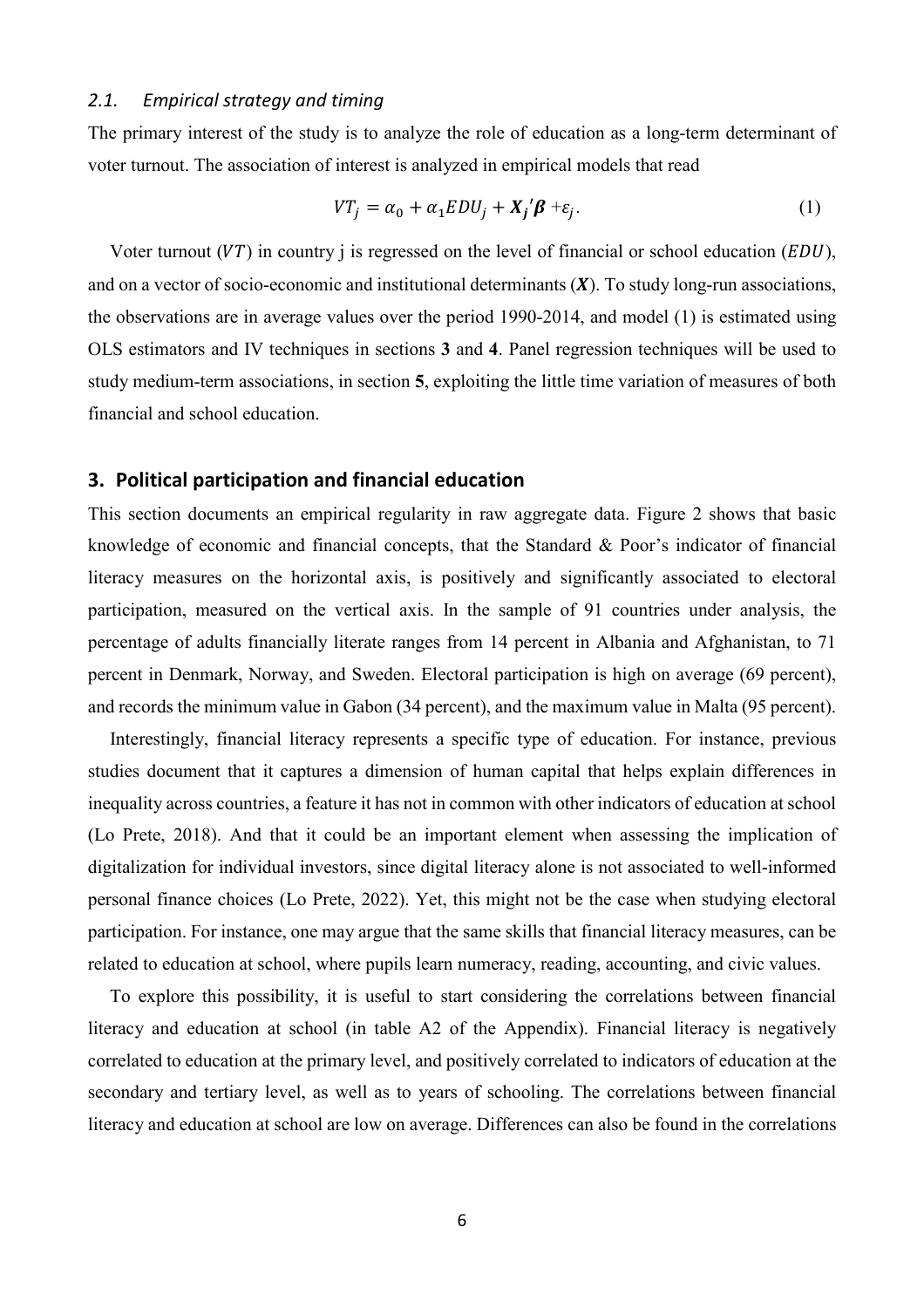between measures of education at school. For instance, school attainment at the primary level, which is mandatory in all countries, is negatively correlated to school attainment at higher levels.

A closer look at the data uncovers interesting differences between financial literacy and education at school as explanatory variables for political participation, too. Figure 3 compares bivariate associations of voter turnout with school attainment rates at different grades and year of schooling. It shows that education at the primary school (first panel) and tertiary education (third panel) are mildly and positively associated to voter turnout, but, as discussed below, do not help explain it at conventional levels. Instead, electoral participation is significantly higher in countries where the population has attended at least the secondary school (second panel), and where the number of years of schooling achieved, that in the sample averages to 8 years and is highly correlated to secondary education, is higher (fourth panel).

The coefficients and standard errors of these bivariate associations are reported in panel A of table 1. In the data, not only different levels of education are differently related to voter turnout. If school attainment at the secondary level and years of schooling seem to capture a level of reading, writing, logical, and mathematical skills that is associated to political participation, so does the indicator of financial literacy, that measures a different (and more specific to economic and financial skills) kind of human capital. And the association between financial literacy and voter turnout is stronger with respect to other measures of education at school.

Moreover, by looking at the table, panel B shows that financial literacy is the only dimension of education that is robustly associated to voter turnout in empirical models that include a set of control variables accounting for various aspects of economic, social, and institutional heterogeneity across countries. The (log) level of GDP per capita and (log) openness to international trade capture differences in economic conditions. The (log) size of the population is a proxy for the weight of a single vote in a country and, thus, for the probability of a voter to be pivotal. Dependency ratios provide information on the age structure of the population (data are from the Penn World Table 9.0 described in Feenstra et al., 2015). Finally, the empirical models in table 1 consider if voting is compulsory by law, which is the case in 18 countries in the sample (data from IDEA, 2018), and if a country is a member of the OECD.

The results from the empirical exercises in panel B indicate that voter turnout is significantly higher in countries where a larger share of the population is financially literate (column 1), confirming the findings in figure 2, and in panel A of table 1. The correlations between education at school and voter turnout, however, are not significant at conventional levels. Across advanced and developing countries observed over the period 1990-2014, electoral participation is not robustly associated to general schooling at the primary, secondary, and tertiary level, nor to the average number of years of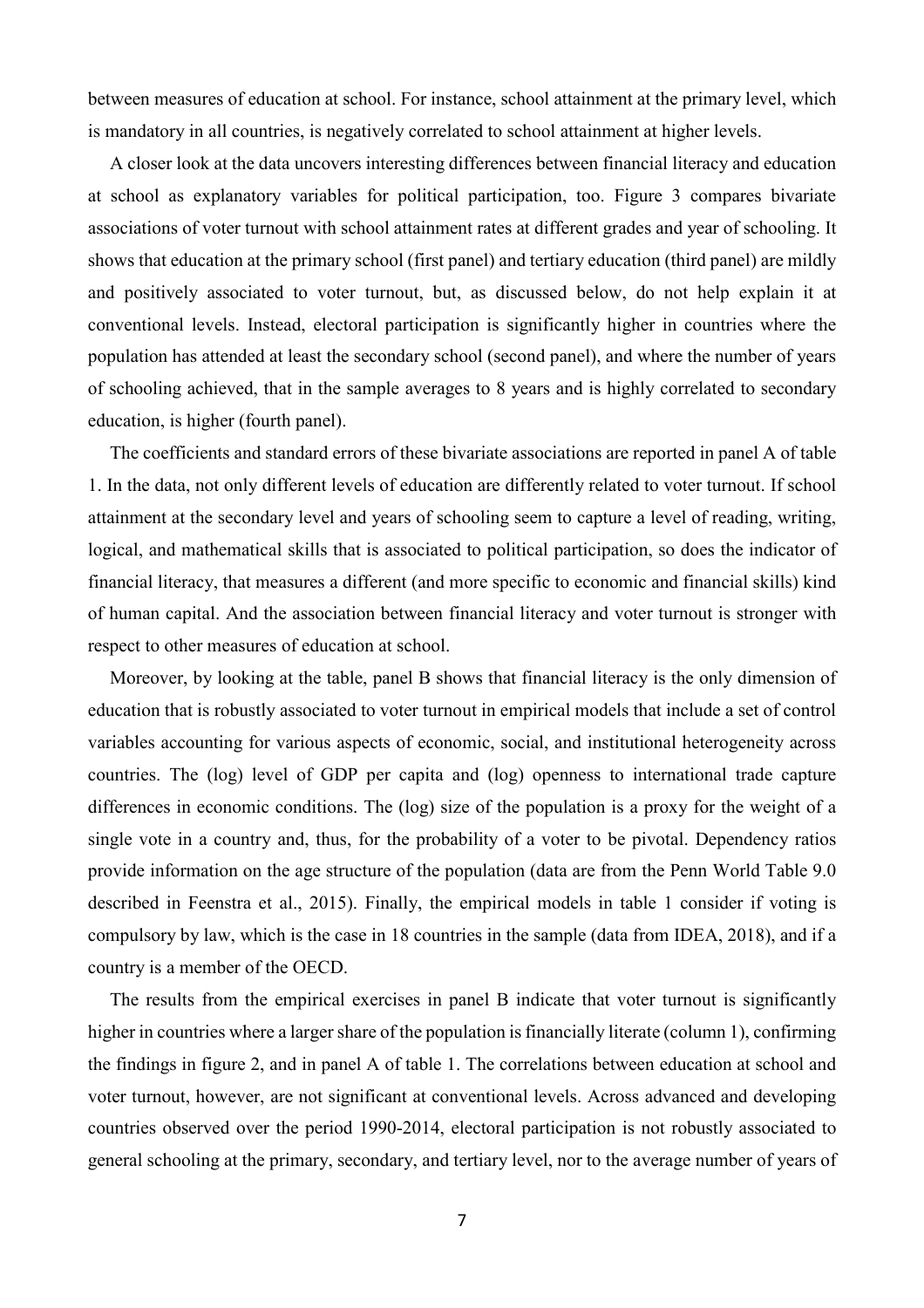schooling. Thus, the paradox of a missing link between education at school and voter turnout seems to emerge, as in previous studies reviewed in Persson (2013), in the sample under analysis too. The results from this preliminary analysis require of course a further qualification, offered in the sections to follow.

# **4. Robustness tests**

The study of the determinants of electoral participation at the macroeconomic level, is an area of research that is receiving increasing attention. In addition to the determinants of voter turnout considered in the previous section, there could be other factors that differ across countries in ways that may matter to cross-country differences in electoral participation. The first part of this section considers institutional, geographical, and historical characteristics, to allow a comparison with previous studies in the literature. The second part of the section addresses causality issues. The last part discusses the information content of the indicators of financial literacy.

# *4.1. Other explanatory variables*

Table 2 reports the result from a battery of empirical models that add, to the set of control variables that appear in panel B of table 1, information on other country-specific characteristics. To include as much information as possible on the variables of interest, table 2 reports estimates for the indicators of financial and school education, only. It can be read as follows. Each row corresponds to empirical specifications including the same set of control variables, and different measures of education: in the first column, it presents the coefficient and the standard error of education, when it is measured by financial literacy; in column 2, the coefficient and the standard error for education when it is measured by primary school attainments; and so on. The sixth column, instead, tells the reader which additional variable model (1) includes. The economic meaning and econometric estimates of the additional explanatory variables will be discussed in what follows.

The specifications in rows 1 and 2 of table 2, study the relevance of education in models that include indicators of political institutions. Electoral participation may differ across countries that have different forms of government and electoral rules (Persson and Tabellini, 2004; Fumagalli and Narciso, 2012). In the sample, 57 countries have a presidential form of government. The coefficient of the dichotomous variable that measure this dimension, not reported, is negative and significant in all models, indicating that electoral participation is lower in presidential regimes, consistently with what found, among others, by Lijphart (2001) and Fumagalli and Narciso (2012). The specifications in the second row of table 2, instead, include a "majoritarian" system dummy, which takes value 1 in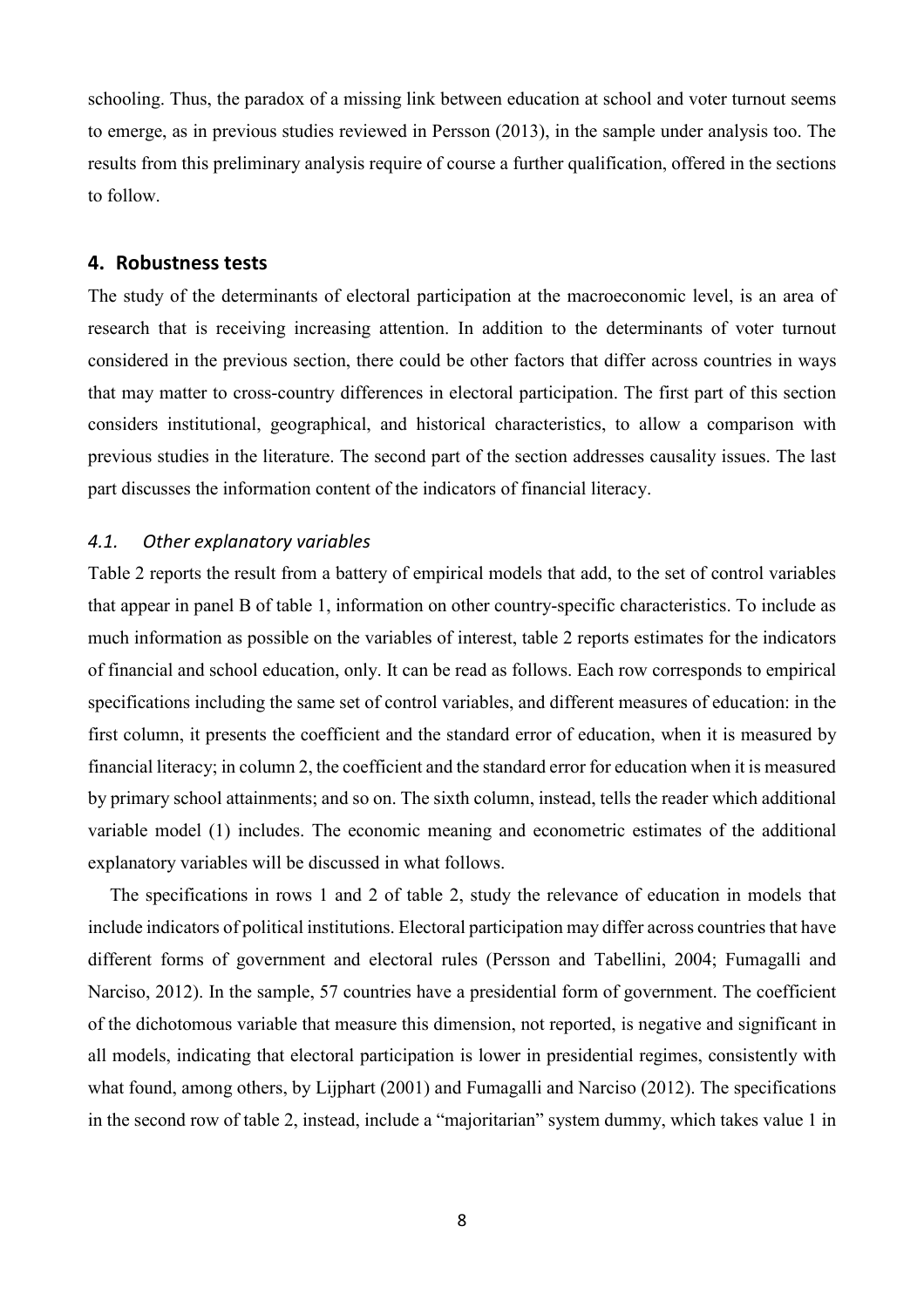the 29 countries where electoral rules are based on the majority principle. Its coefficient, not reported, is positive but not significant in all specifications.

The specifications in rows 3 and 4, include variables related to a country's story and historical characteristics. The variable "ethnic fragmentation" accounts for the possibility that electoral participation is lower in more ethnically fragmented societies, as suggested by Alesina et al. (2003). The sample includes countries where this index is close to zero, such as South Korea and Japan, and countries where the population is highly fragmented, as in Kenya, Uganda, and other African countries. In the fourth row of table 2, the models include a dummy variable that takes value 1 if the country was ever a colony, and zero otherwise, following Acemoglu et al. (2001)'s suggestion that colonial history can be a relevant determinant of citizens' engagement in political life, too. Both these two control variables, ethnic fragmentation and colonial history, are negatively but not significantly related to voter turnout in the sample.

The last two rows of table 2 turn to characteristics related to geography and civil liberties. The results from specifications including the set of geographic dummy variables for World Bank's continental location are in the fifth row of table 2. In the data, the countries located in Latin American and the Caribbean, and the ex-socialist European countries, record a lower level of voter turnout. Finally, the index of civil liberties, namely the "freedom of expression" indicator from the IDEA's database on the Global State of Democracy (see Skaaning, 2020), included in the specification of the last row of table 2, is not significantly related to voter turnout.

As regards the education variables of interest, the results confirm that financial literacy is significantly (and positively) associated to voter turnout. This is the only robust empirical findings in all specifications. Experimenting with these and other specifications, the inclusion of information on geographical location is crucial to detect a significant relationship between voter turnout, secondary education, and years of schooling. To try to seize the maximum amount of information on the role of education at school from the data, the specifications to follow include, along with the presidential system dummy that was significant in all specifications in the first row of table 2, the set of geographical location control variables.

#### *4.2. Causality issues*

This section applies instrumental variables methods to relax the conditional independence assumptions behind the cross-country regressions in tables 1 and 2. Different sources of historical, geographical, or socio-economic variation may influence both education and voter turnout. Among the geographical variables experimented as instruments, were the Frankel and Romer (1999)'s indicator of natural openness, and information on the intensity of ultraviolet radiation – a higher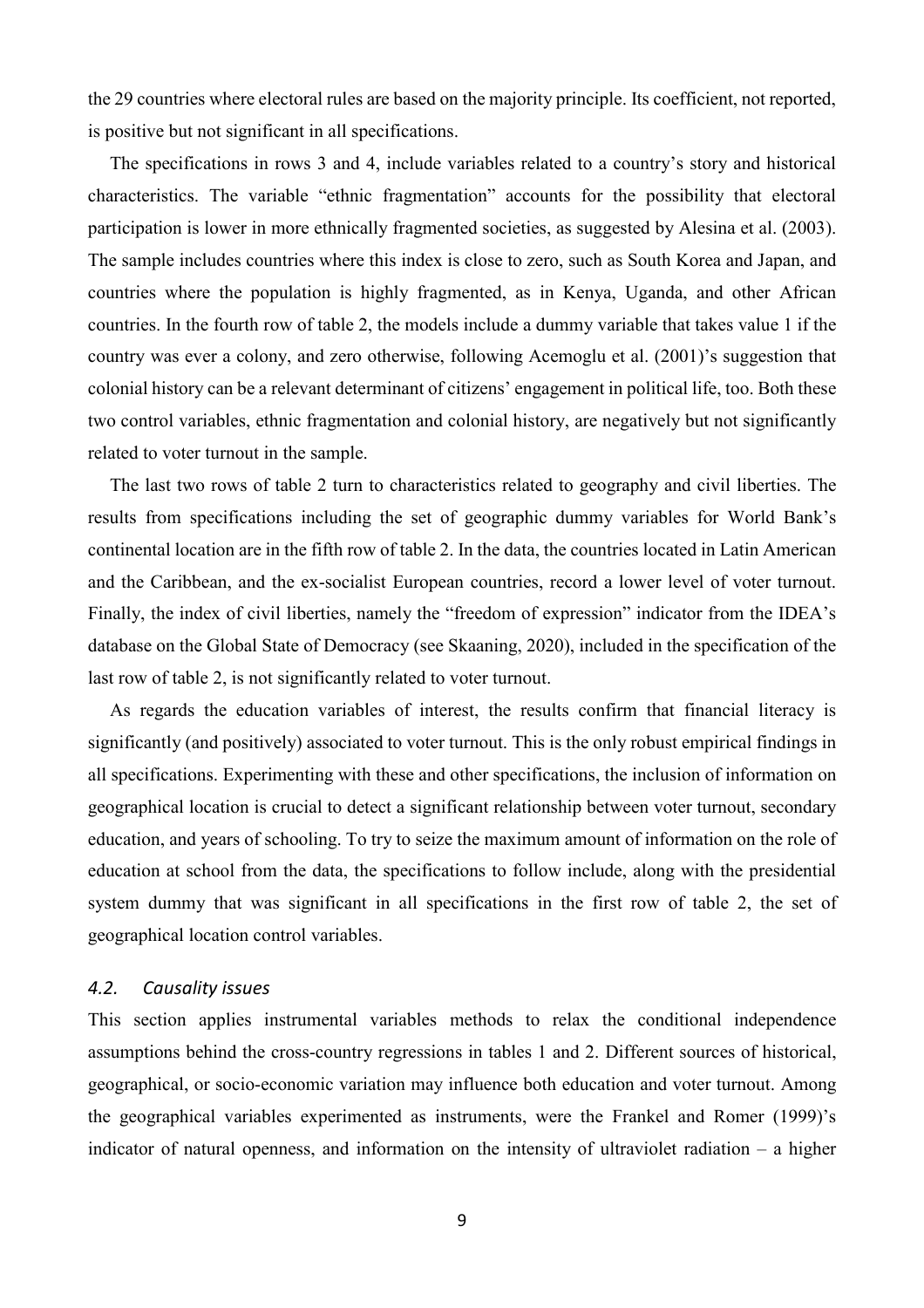exposure to sunlight is, indeed, related to a range of diseases and, thereby, to the quality of institutions, to economic activity, and to education (Ang et al., 2018, Barnebeck Andersen et al., 2016). However, these instruments were not good enough to make causal inference.

The identification strategy exploits, instead, as exogenous drivers of financial literacy, the historical origin of a country's legal institutional set-up. In the literature, legal origins can be good predictors of economic outcomes, by influencing persistent elements incorporated into regulations, legal rules, and educational policies. The legal origin dummies coded by La Porta et al. (1999), can be good and strong instruments for financial literacy, too. Indeed, the basic level of financial education that financial literacy measures is arguably a country-specific characteristic that has varied not vary much over time in the past decades (Lo Prete, 2018). Since education programs did not include financial literacy in school curricula until recently, and in a limited number of countries, the knowledge of basic economics and finance do seem to be rooted in a country's population as a persistent element. The results from the first the stage regression, in column 1 of table 3, show that financial literacy is significantly associated to legal origins. The percentage of financially literate people is higher in countries that have an Anglo-Saxon common law set up, in Scandinavian and in Socialist – civil law - countries.

Second-stage estimates, in column 2 of table 3, indicate that the exogenous – to electoral participation - component of financial literacy has a positive and significant effect on voter turnout. Other indicators of education at school, instead, has no causal effect on voter turnout. This section reports estimates for secondary education and education length only (columns 4 and 6), being the results from primary and tertiary grades never significant. The test statistics at the bottom of the table indicate that the exclusion restrictions are valid in all regressions. Legal origins are not systematically related to electoral participation in recent elections, as they were not related to politics (Ben-Bassat and Dahan, 2008; La Porta et al., 1999). Financial education and education at school are statistically not endogenous, and the instruments are strong enough to foster confidence on the precision of the estimates in regressions including financial literacy (column 2), while their power is lower in models that include indicators of secondary education and years of schooling (columns 4 and 6).

The results in table 3 confirm and strengthen the main findings from the previous analyses. The association between financial literacy and voter turnout is also causal, while the association between electoral participation and education at school is weaker in all models.

#### *4.3. Information on financial literacy*

The Standard & Poor's indicator of financial literacy used in the analysis measures the percentage of adults who are financially literate by country. Since the primary interest of the present work is to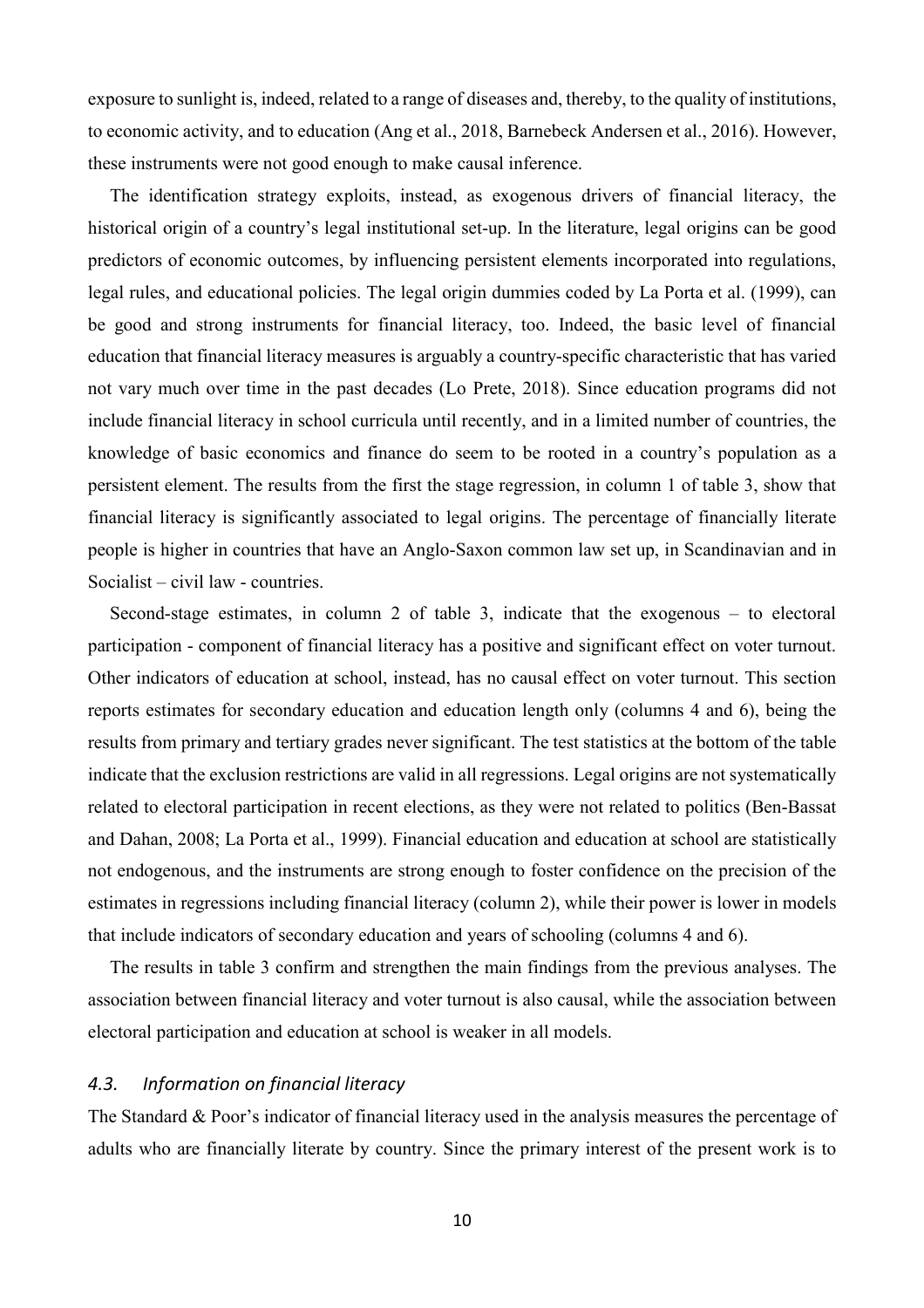study the long-run association between political participation and different levels and types of education across countries, the Standard & Poor's indicator has the notable advantage to be available for a large sample of countries. Admittedly, it has limits, too.

First of all, it would be interesting to understand what type of financial literacy matters, by disaggregating the Standard & Poor's measure used in the paper. Unfortunately, information on its four categories, that distinguish between understanding the concepts on basic numeracy, interest compounding, inflation, and risk diversification, is not publicly available. If the same is true for information on age differences among the survey's participants, table 4 shows the results from considering worldwide differences in financial literacy by gender.

The S&P Global Financial Literacy Survey shows a significant gender gap in financial literacy (Klapper et al., 2015), that emerges also in the 91 country-ample under analysis, where only 36% of women are financially literate on average, compared with 43% of men. Table 4 explores if there is a connection between electoral participation and the gender gap in financial literacy. Missing information on voter turnout by gender, the analyses consider if total turnout depends on financial education of women and men, separately. Interestingly, the results from both OLS and IV regressions indicate that both the average level of financial literacy of women (columns 1 and 3) and men (columns 4 and 6) have a positive effect on political participation in national elections.

The second limit of the indicator is its cross-sectional nature. The Standard & Poor's survey was administered for the first time in 2014. At the time of writing, these are the only data available. For the empirical analyses, the level of financial literacy was assumed constant over the period 1990- 2014. This assumption should not affect the results, and is arguably reasonable, to the extent that the relative position of countries along this dimension does not change over time. Previous studies in the literature do document that financial literacy does not vary a lot over time, possibly due to the lack, over the past decades, of policies specifically targeted to increase the stock of knowledge of economic and financial subjects (Lo Prete, 2018). The next section offers a test of the reliability of this assumption, by using an indicator of economic literacy compiled by the IMD World Competitiveness Yearbook, to characterize medium-term variations in electoral participation.

# **5. Panel estimates**

Information on time variation for the measures of financial education and education at school is quite scarce. The Standard & Poor's indicator of financial literacy has no time variation. The IMD World Competitiveness Yearbook compiled information on ''economic literacy'' from 1995 to 2008, and for "education in finance" for the shorter period 1999-2008, and for 55 countries, only – out of which, 52 belong to the sample under analysis. The Barro-Lee Educational Attainment Dataset has records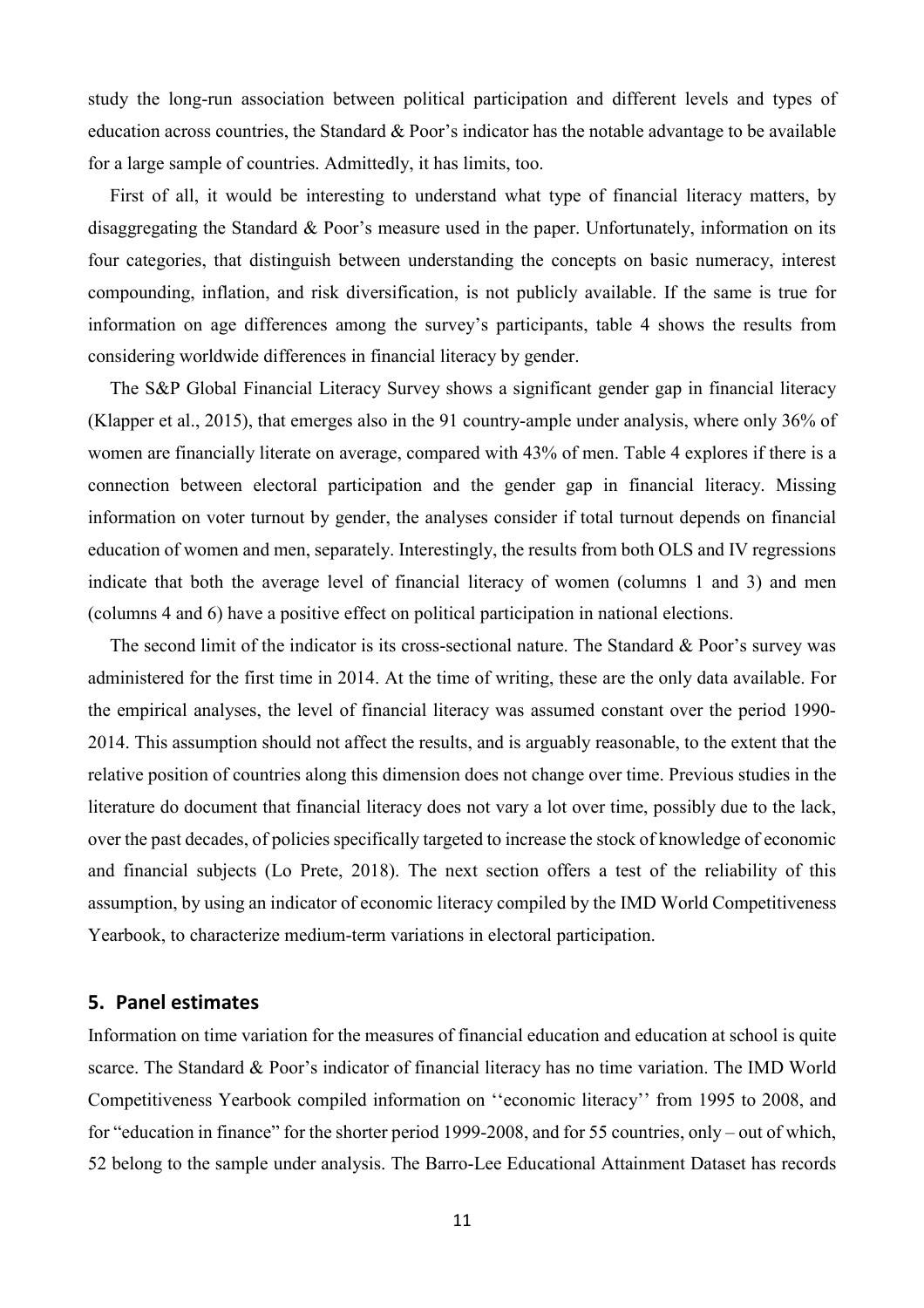on school education at 5-year intervals from 1950 to 2010. To perform the panel analysis, data are interpolated when missing, and the last value kept constant up to 2014 - the results do not change significantly if the data are assumed constant over five-year intervals. The panel contains five subperiods, and considers non-overlapping 5-year averages of the variables of interest.

Table 5 reports the results from specifications including different indicators of financial literacy. To compare results from models including time invariant and time-varying indicators of financial literacy, the analysis is run on the 52 country-sample for which data from the IMD World Competitiveness Yearbook are available. The first two specifications use the time-invariant Standard & Poor's indicator of financial literacy. The results from OLS regressions with geographical location controls (in column 1), and OLS regressions with geographical location controls and time effects (in column 2), document a strong and positive association between financial literacy and voter turnout these findings hold also when the 91 country-sample is considered (results not reported).

Given the cross-sectional nature of the Standard & Poor's indicator, the model assumes implicitly that cross-country heterogeneity in voter turnout is explained by differences in financial literacy. To relax this assumption, the next specifications include the IMD indicator of financial literacy with the greater time variation, that is "economic literacy". It measures the level of economic knowledge based on interviews to senior representatives of the national business community who were asked to evaluate if the level of economic literacy among the population is high on a 1 to 10 scale. Despite its different information content, its correlation with the time-invariant S&P indicator of financial literacy is quite high (0.65).

In the country sample under analysis, economic literacy is positively and significantly associated to voter turnout in OLS panel regression including regional control variables (columns 3). The results hold when time effects are included to control for time trends in voter turnout (column 4), and in models where fixed effects control for any unobserved country-specific heterogeneity (column 5). The analyses in columns from 3 to 5 are run on five 5-year sub-periods. The results hold, although the precision of the estimates is lower, also when the sample period 1995-2010 is considered, thus using data only on the three 5-year sub-periods for which time variation in the IMD indicator is available – that is, without assuming its value constant before 1995 and after 2008 as done in table 5.

The findings of a positive nexus between financial literacy and voter turnout, are reasonably robust. Despite the scarcity of information on time variation in financial literacy, and the size of the sample available to run panel analyses, they consistently point to a positive and significant association between electoral participation and basic knowledge of economic and financial concepts.

Interestingly, in table 6, secondary education (columns 1-3) and of years of schooling (columns 4- 6) do not help capture the variation of interest in voter turnout in the same 52-country sample, unless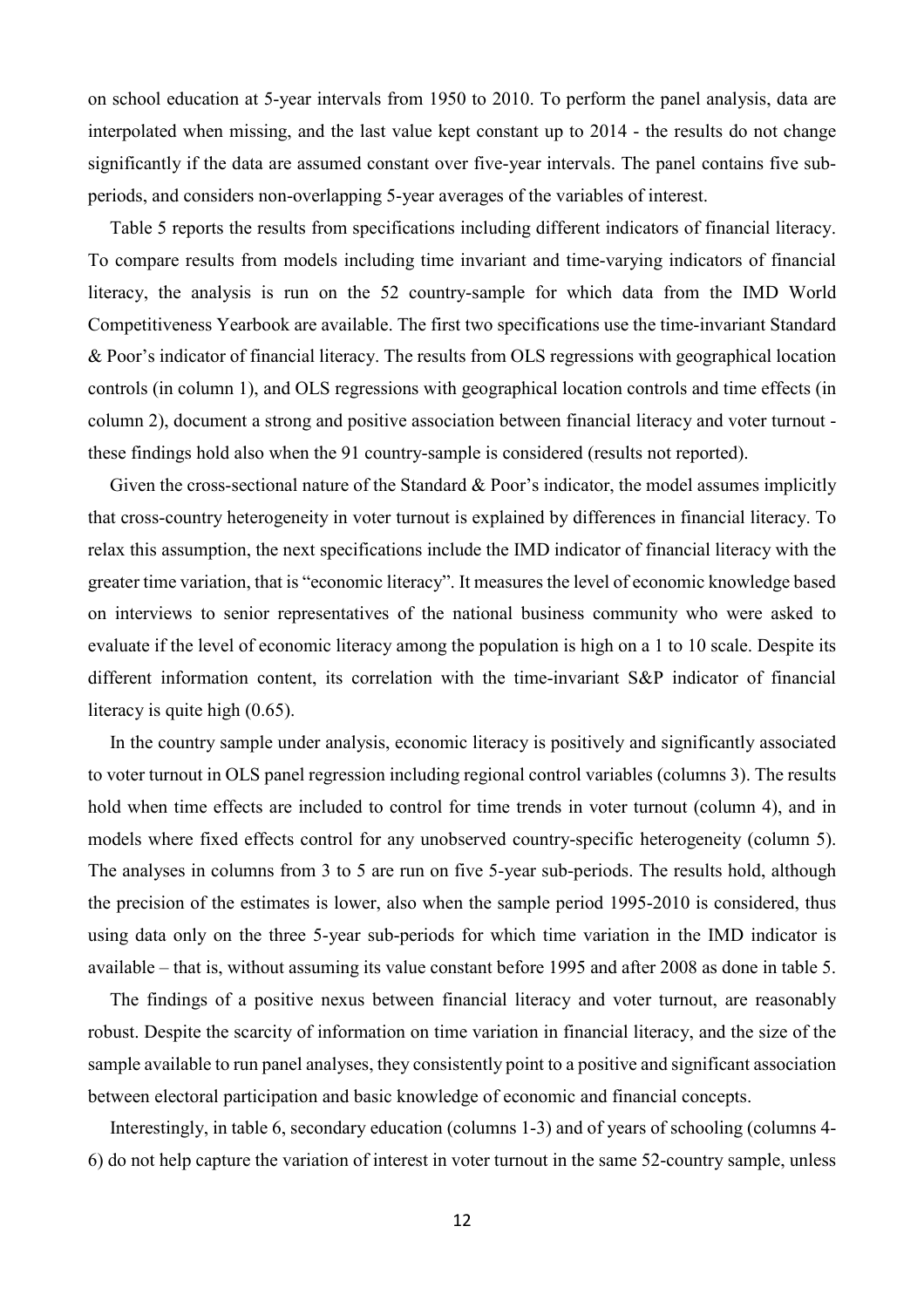in column 2, which reports the results from a model including geographical location dummies and time effects. To find a significant association between indicators of education at school and voter turnout, the full 91 country sample should be considered. In results not reported, secondary education and years of schooling are positively and significantly associated to voter turnout, when controls for geographical location and time effects are included in OLS panel regressions. In fixed effect regression, instead their coefficients turn negative, and are significant in the case of secondary school attainment. Thus, panel estimates do not solve the paradox on the nexus between education at school and political participation across countries. Yet, they indicate that the results on education at school are sensitive to the inclusion of a larger number of developing countries, where arguably the returns from school education are higher, and the influence of the societal changes, listed in the introduction, which may hinder the nexus is lower.

# **6. Concluding remarks**

Finding that basic knowledge of economic and financial concepts helps explain voting behavior namely, has a positive causal impact on electoral participation, - represents an important element to understand the complex process whereby people choose to express a preference at polls or to abstain from voting in modern societies. Complemented by the evidence on school education at the secondary level and on education length, the results suggest that education at school is important but may not be enough to spur electoral participation in modern economies. There is arguably more than civic skills and responsibility – taught at school - that matters to civic and political engagement, such as the skills needed to gauge the contents of policies and policy agendas that indicators of financial literacy capture (Fornero et al., 2021).

The evidence presented in this work may have relevant policy implications. It provides policymakers with further guidance on how to foster citizens' participation to political life. If citizens' understanding of economics and finance concepts is among the determinants of the decision to turn out to vote, investing in financial education programs, and possibly including financial literacy modules in school curricula, can help to effectively increase political participation.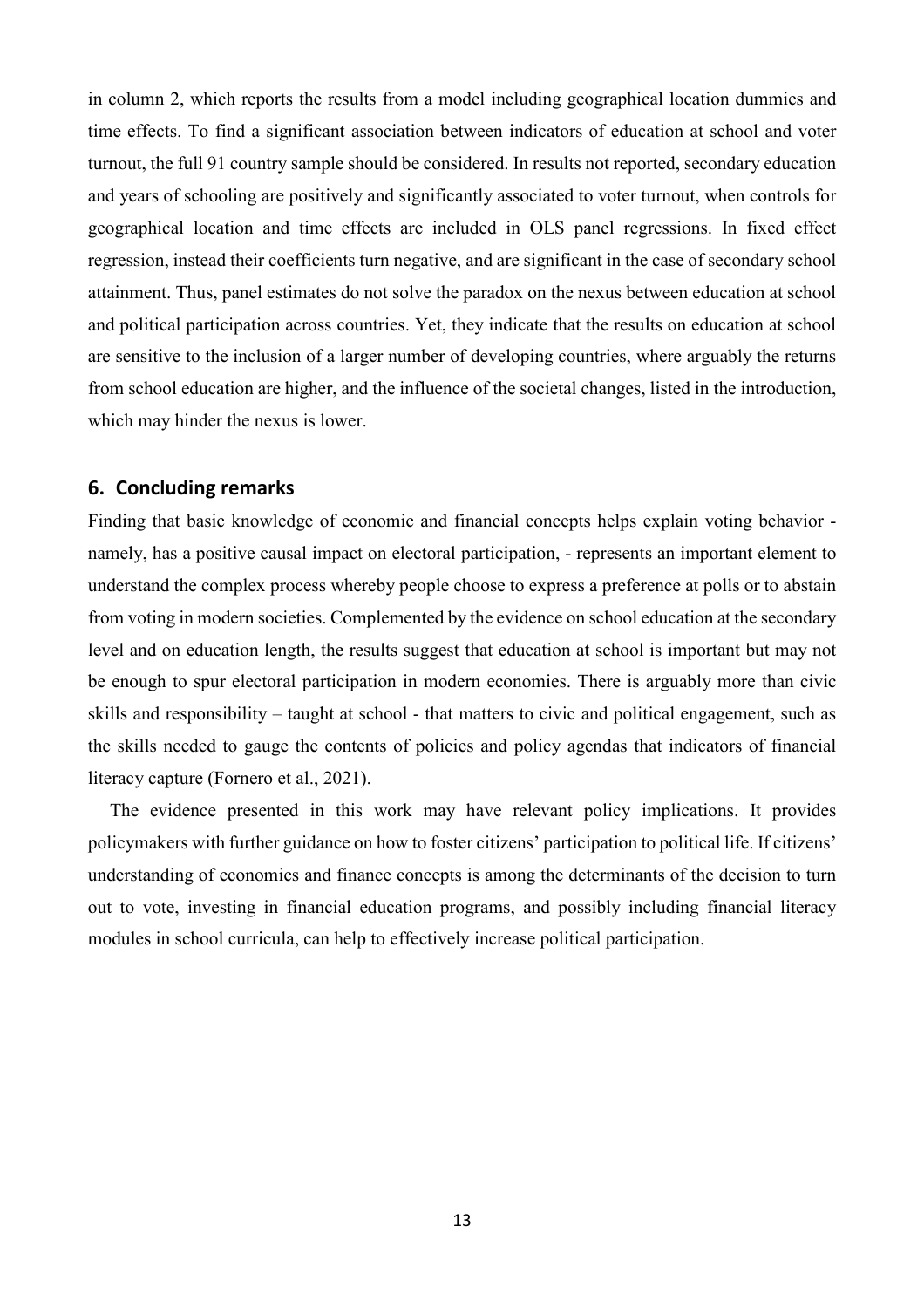# **References**

- Acemoglu, D., Johnson, S., Robinson, J.A. (2001). The Colonial Origins of Comparative Development: An Empirical Investigation. *American Economic Review* 91(5): 1369-1401.
- Ang, J.B., Fredriksson, P.G., bin Nurhakim, A.L., Tay, E.H. (2018). Sunlight, Disease, and Institutions. *Kyklos* 71(3): 374-401.
- Alesina, A., Devleeschauwer, A., Easterly, W., Kurlat, S., Wacziarg, R. (2003). Fractionalization. *Journal of Economic Growth* 8: 155-94.
- Barnebeck Andersen, T., Dalgaard, C., Selaya, P. (2016). Climate and the Emergence of Global Income Differences. *The Review of Economic Studies* 83(4): 1334–1363.
- Barro, R.J., Lee, J.W. (2013). A new data set of educational attainment in the world, 1950–2010. *Journal of Development Economics* 104: 18–198.
- Ben-Bassat, A., Dahan, M. (2008). Social rights in the constitution and in practice. *Journal of Comparative Economics* 36(1): 103–119.
- Bhatti, Y. (2017). Type of education and voter turnout Evidence from a registered-based panel. *Electoral Studies* 49: 108-117.
- Dee, T.S. (2004). Are there civic returns to education? Journal of Public Economics 88:1697-1720.
- Delli Carpini, M.X. (1997). Book review: Education and Democratic citizenship in America. *American Political Science Review* 91:971–2.
- Fornero, E., Lo Prete, A. (2019). Voting in the aftermath of a pension reform: the role of financial literacy. *Journal of Pension Economics and Finance* 18(1): 1-30.
- Fornero, E., Lo Prete, A., Oggero, N. (2021). Now more than ever: Why financial literacy is a key element of post-COVID-19 recovery. In B. J Cude & G. Nicolini (Eds.), *The Routledge Handbook of Financial Literacy*. Routledge, London, pp. 137-152.
- Feenstra, R.C., Inklaar, R., Timmer, M.P. (2015). The Next Generation of the Penn World Table. *American Economic Review* 105(10): 3150-3182.
- Filer, J.E., Kenny, L.W., Morton, R.B. (1993). Redistribution, Income, and Voting. *American Journal of Political Science* 37(1): 63-87.
- Frankel, J.A., Romer, D. (1999). Does trade cause growth? *American Economic Review* 89(3): 379- 399.
- Fumagalli, E., Narciso, G. (2012). Political institutions, voter turnout, and policy outcomes*. European Journal of Political Economy* 28: 162-173.
- IDEA (2018). Codebook for Voter Turnout data. https://www.idea.int/sites/default/files/publications/voter-turnout-database-codebook.pdf.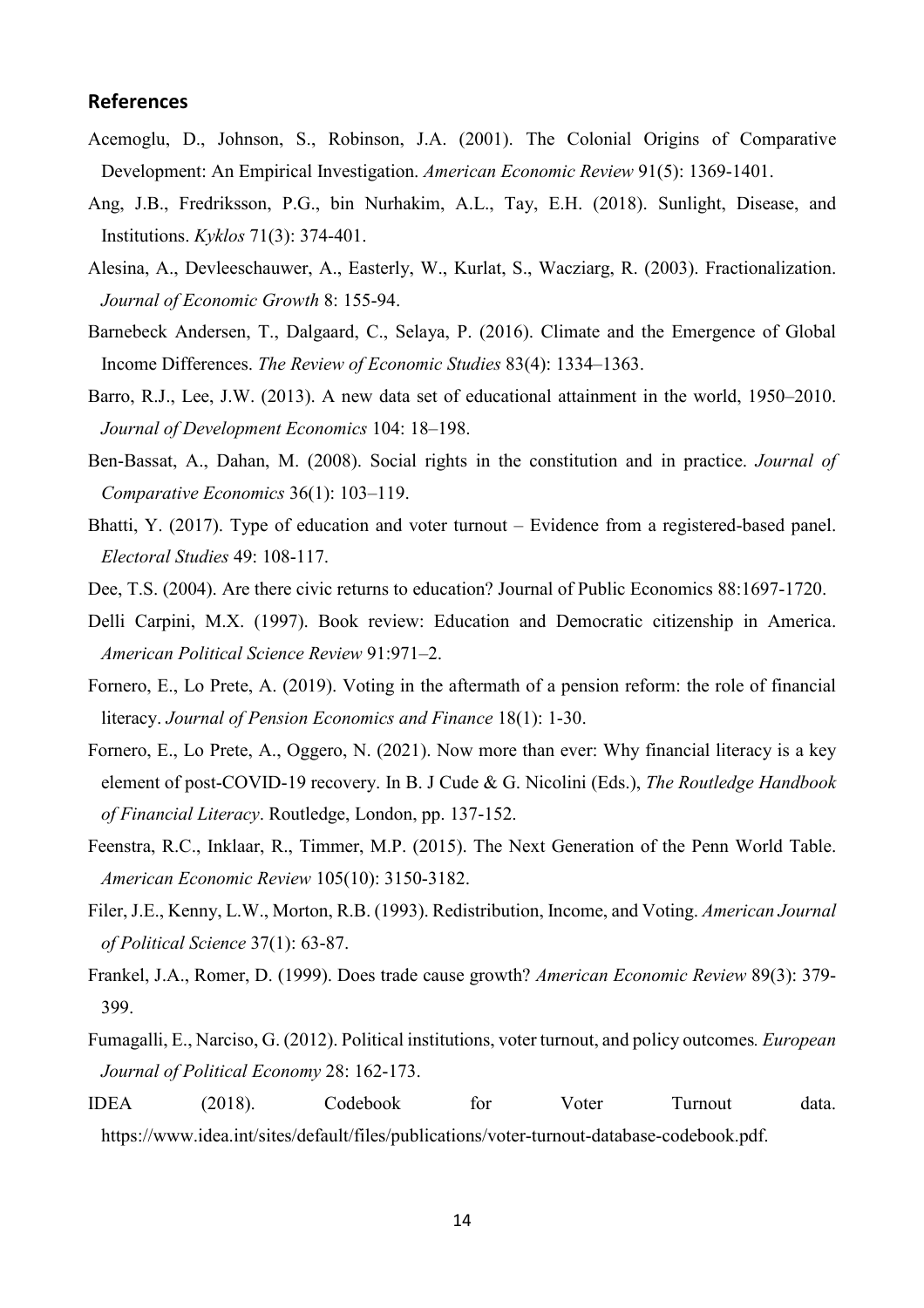- Klapper, L., Lusardi, A., van Oudheusden, P. (2015). Financial Literacy Around the World: Insights From the Standard & Poor's Rating Services Global Financial Literacy Survey. https://gflec.org/wp-content/uploads/2015/11/3313-Finlit\_Report\_FINAL-5.11.16.pdf?x27564.
- La Porta, R., Lopez-de-Silanes, F., Shleifer, A., Vishny, R. W. (1999). The quality of government. *Journal of Law Economics and Organization* 15(1): 222–279.
- Lijphart, A. (2001). Democracy in the 21st century: can we be optimistic? *European Review* 9: 169- 184.
- Lo Prete, A. (2013). Economic literacy, inequality, and financial development. *Economics Letters* 118(1): 74-76.
- Lo Prete, A. (2018). Inequality and the finance you know: does economic literacy matter? *Economia Politica: Journal of Analytical and Institutional Economics* 35(1): 183-205.
- Lo Prete, A. (2022). Digital and financial literacy as determinants of digital payments and personal finance. *Economics Letters* 213: 110378.
- Lusardi, A., Mitchell, O. (2007). Baby Boomer Retirement Security: The Roles of Planning, Financial Literacy, and Housing Wealth. *Journal of Monetary Economics* 54(1): 205-224.
- McNamara, K.R, Musgrave, P. (2020). Democracy and collective identity in the EU and the USA. *Journal of Common Market Studies* 58(1): 172-188.
- Milligan, K., Moretti, E., Oreopoulos, P. (2004). Does education improve citizenship? Evidence from the United States and the United Kingdom. *Journal of Public Economics* 88: 1667–95.
- Mueller, D., Stratmann, T. (2003) The economic effects of democratic participation. *Journal of Public Economics* 87: 2129-2155.
- Murtinu, S., Piccirilli G., Sacchi, A. (2022). Rational inattention and politics: how parties use fiscal policies to manipulate voters. *Public Choice* 190: 365-386.
- Nie, Norman H., Junn, J., Stehlik-Barry, K. (1996). *Education and Democratic Citizenship in America*. University of Chicago Press, Chicago.
- OECD (2020). OECD/INFE 2020 International Survey of Adult Financial Literacy. www.oecd.org/financial/education/launchoftheoecdinfeglobalfinancialliteracysurveyreport.htm.
- Persson, M. (2015). Education and Political Participation. *British Journal of Political Science* 45(3):689-703.
- Persson, M. (2013). Is the Effect of Education on Voter Turnout Absolute or Relative? A Multi-level Analysis of 37 Countries. *Journal of Elections, Public Opinion & Parties* 23(2): 111–133.
- Persson, T., Tabellini, G. (2004). Constitutional Rules and Fiscal Policy Outcomes. American Economic Review 94(1): 25-45.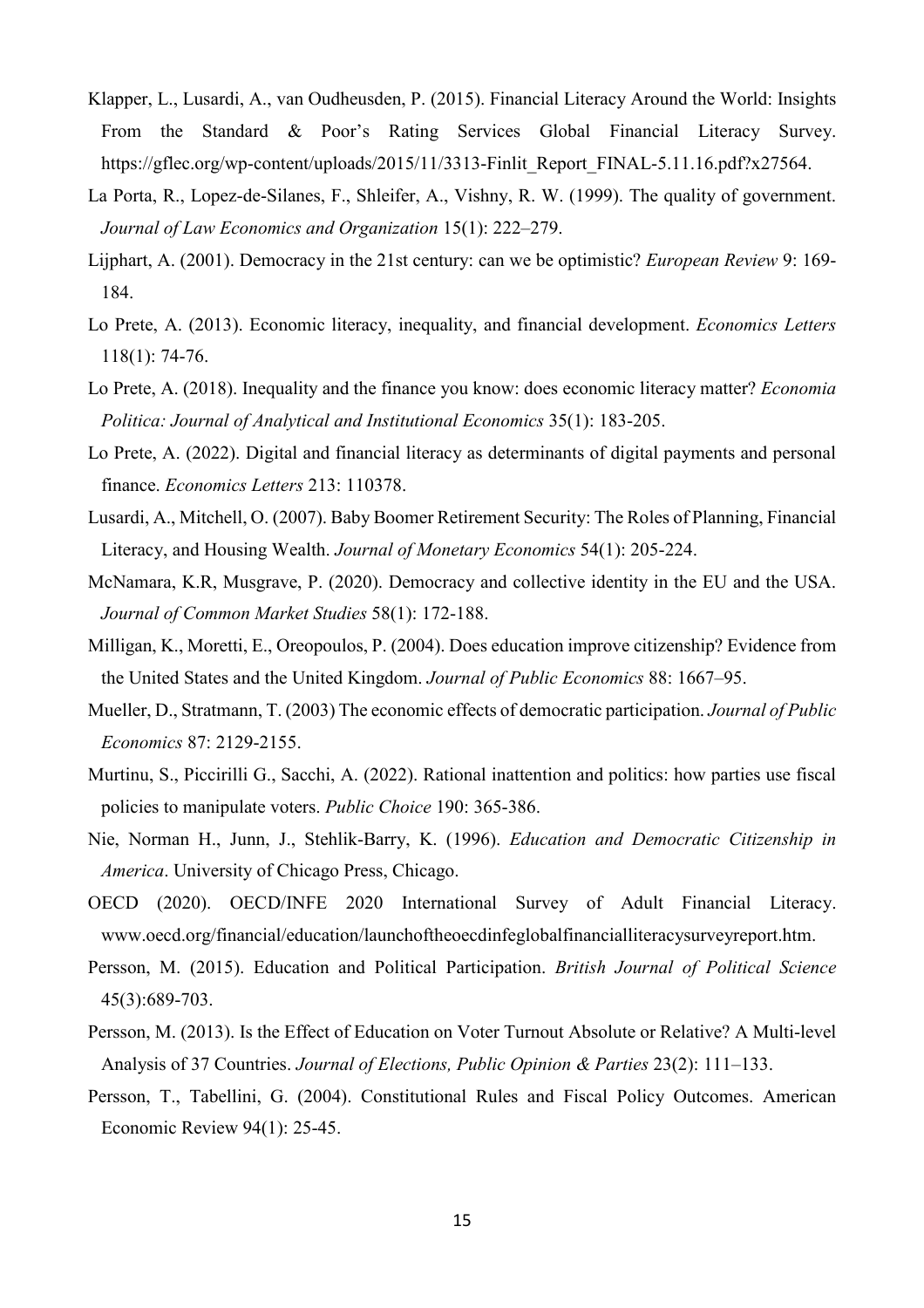- Putnam, R.D. (2001). Tuning in, tuning out: the strange disappearance of social capital in America. In R.G. Niemi, H.F. Weisberg (Eds.), *Controversies in Voting Behavior*. CQ Press, Washington.
- Rosenstone, S.J., Hansen, J.M. (1993). *Mobilization, Participation, and Democracy in America*. Macmillan Publishers, New York.
- Skaaning, S. (2020). The Global State of Democracy Indices Methodology. https://www.idea.int/gsod-indices/sites/default/files/global-state-of-democracy-indicesmethodology-v4.pdf.
- Tenn, S. (2007). The Effect of Education on Voter Turnout. Political Analysis 15(4): 446-464.
- van Rooij, M., Lusardi, A., Alessie, R. (2001). Financial literacy and stock market participation. Journal of Financial Economics 101: 449-472.
- Wolfinger, R.E., Rosenstone, S.J. (1980). *Who Votes?* Yale University Press, New Haven.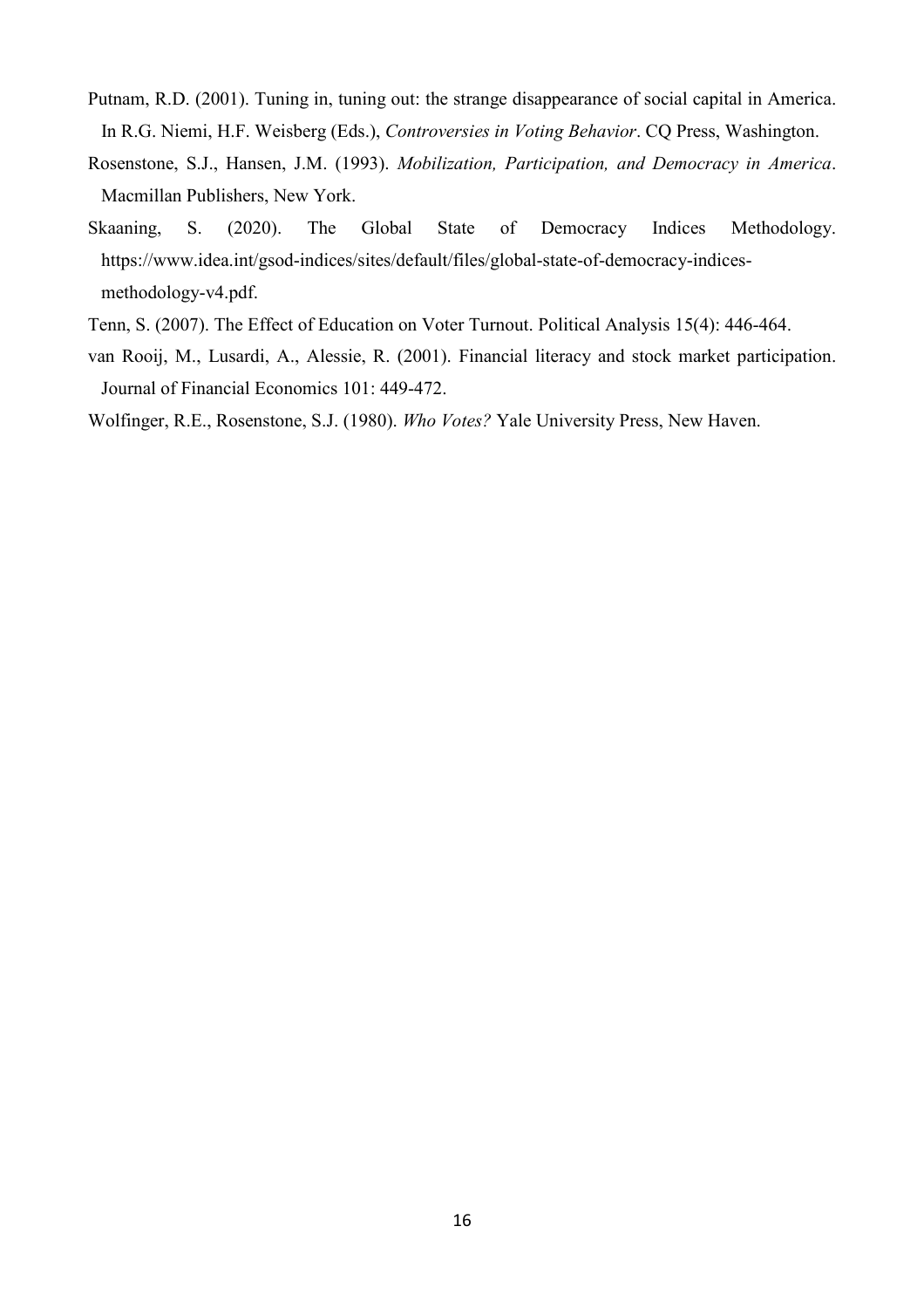# **Data Appendix**

Table A.1. Descriptive statistics.

| Variable name               | N. | Mean  | Std. Dev. | Min  | Max          |
|-----------------------------|----|-------|-----------|------|--------------|
| Voter turnout               | 91 | 69.1  | 12.8      | 34.3 | 95.1         |
| <b>Financial literacy</b>   | 91 | 39.8  | 14.6      | 14   | 71           |
| Primary education           | 91 | 27.6  | 14.6      | 3.5  | 65.0         |
| Secondary education         | 91 | 45.5  | 17.7      | 4.7  | 79.2         |
| Tertiary education          | 91 | 14.1  | 10.0      | 0.3  | 48.7         |
| Years of schooling          | 91 | 8.4   | 2.5       | 1.5  | 12.8         |
| GDP per capita              | 91 | 16129 | 19272     | 345  | 91500        |
| Trade                       | 91 | 83.1  | 50.9      | 22.4 | 361.3        |
| Population (millions)       | 91 | 42.2  | 121.4     | 0.3  | 1087.5       |
| Dependency ratio            | 91 | 36.9  | 5.8       | 27.7 | 51.7         |
| Compulsory                  | 91 | 0.2   | 0.4       | 0    | 1            |
| <b>OECD</b>                 | 91 | 0.4   | 0.5       | 0    | 1            |
| Presidential                | 91 | 0.6   | 0.5       | 0    | 1            |
| Majoritarian                | 91 | 0.3   | 0.5       | 0    | $\mathbf{1}$ |
| <b>Ethnic fragmentation</b> | 91 | 0.4   | 0.2       | 0    | 0.9          |
| Ever colony                 | 73 | 0.8   | 0.4       | 0    | 1            |
| Freedom of expression       | 88 | 0.7   | 0.1       | 0.4  | $\mathbf{1}$ |
| Financial literacy, women   | 91 | 36.5  | 14.4      | 11   | 70           |
| Financial literacy, men     | 91 | 43.2  | 15.4      | 16   | 77           |
| Economic literacy (IMD)     | 52 | 4.8   | 1.4       | 2.0  | 7.6          |

Note. The table reports information on the variables not transformed.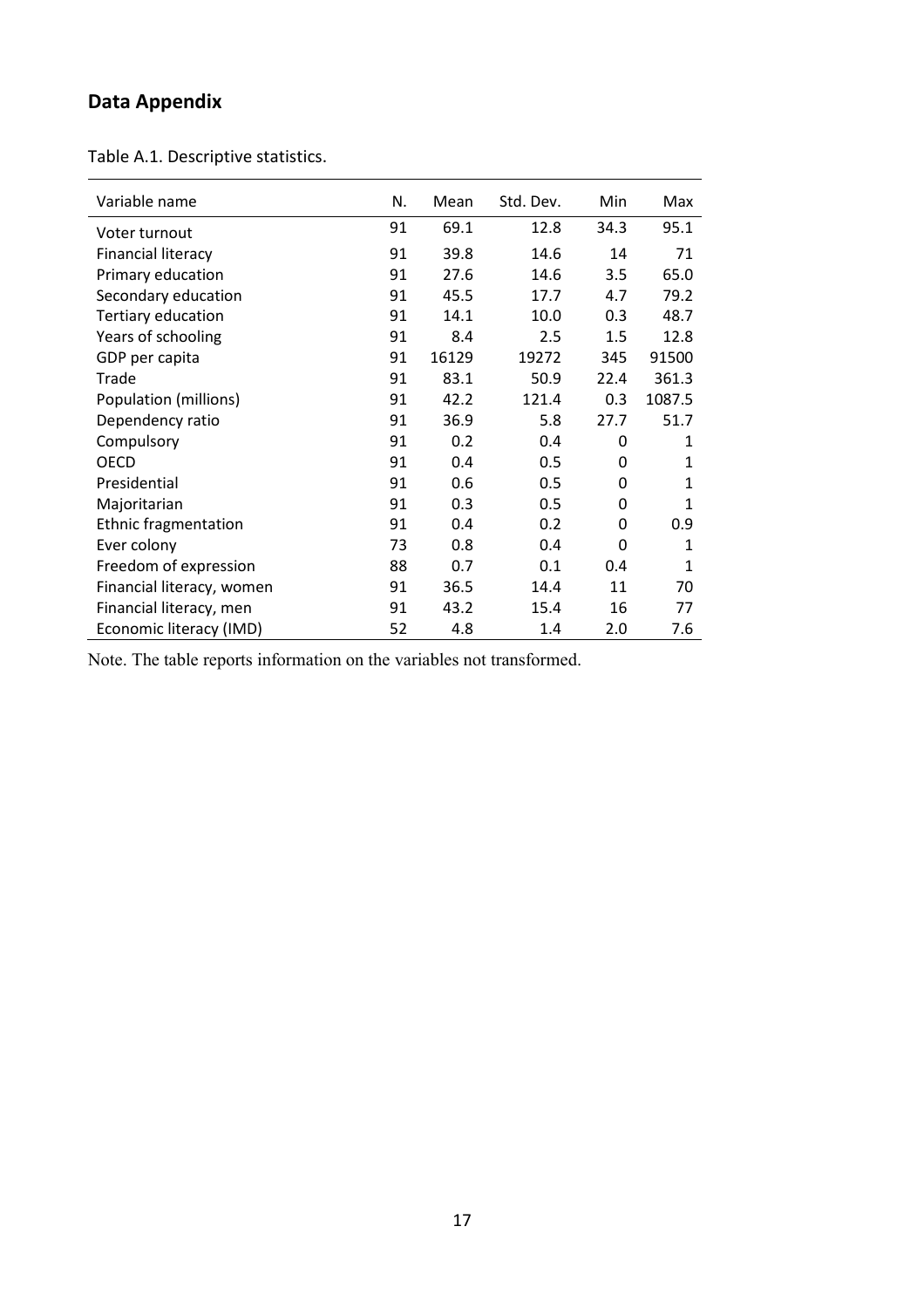Table A.2. Correlation between measures of education.

|                     | Financial | Primary   | Secondary | Tertiary  |
|---------------------|-----------|-----------|-----------|-----------|
|                     | Literacy  | education | education | education |
| Primary education   | $-0.33$   |           |           |           |
| Secondary education | 0.35      | $-0.68$   |           |           |
| Tertiary education  | 0.52      | $-0.47$   | 0.36      |           |
| Years of schooling  | 0.58      | $-0.53$   | 0.82      | 0.74      |

Notes: Correlations are computed on the sample of 90 countries. All correlations are significant at the 1 percent level.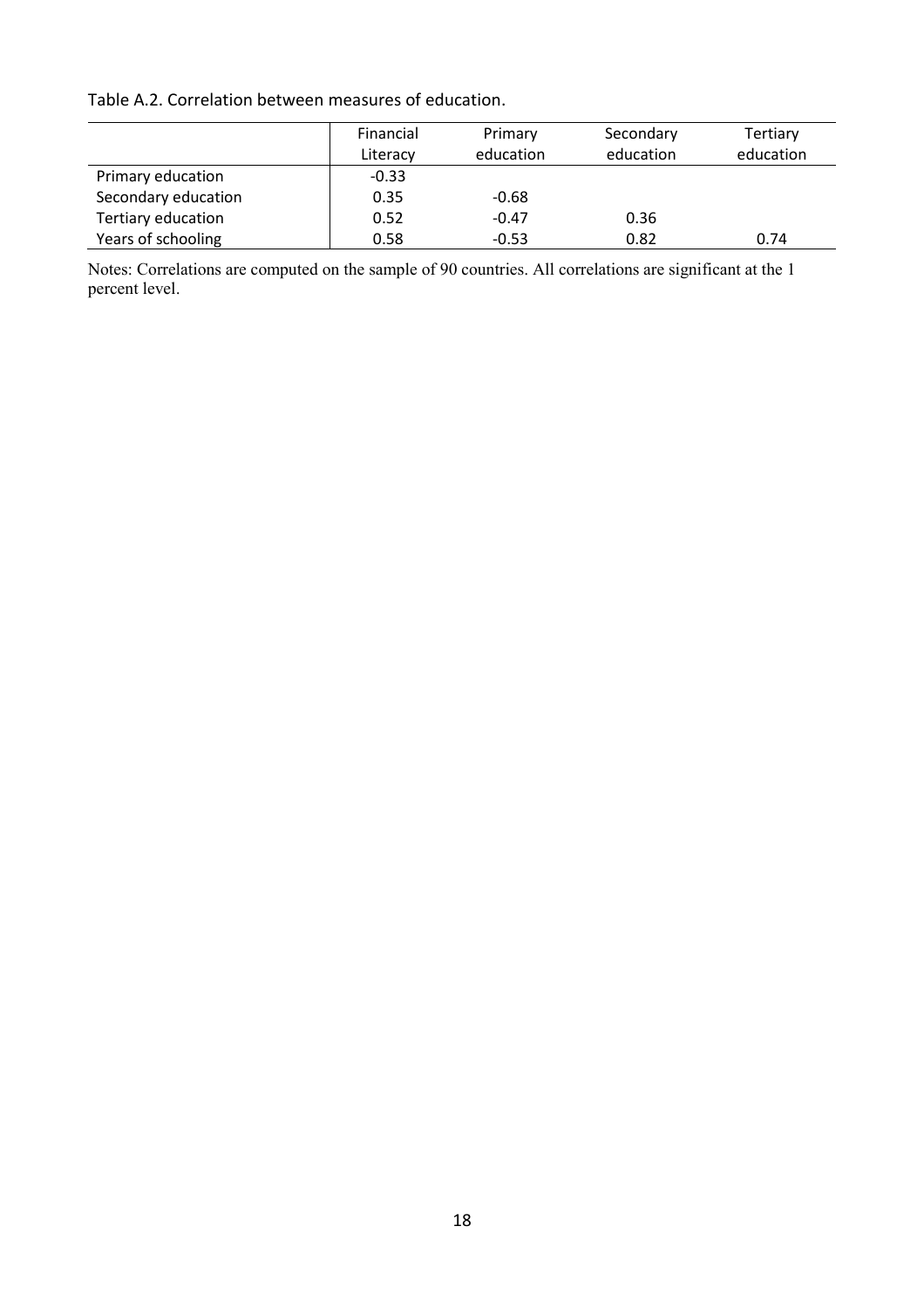Figure 1. Percentage of adults who are financially literate.



Source: Klapper et al. (2015, map 1, page 7).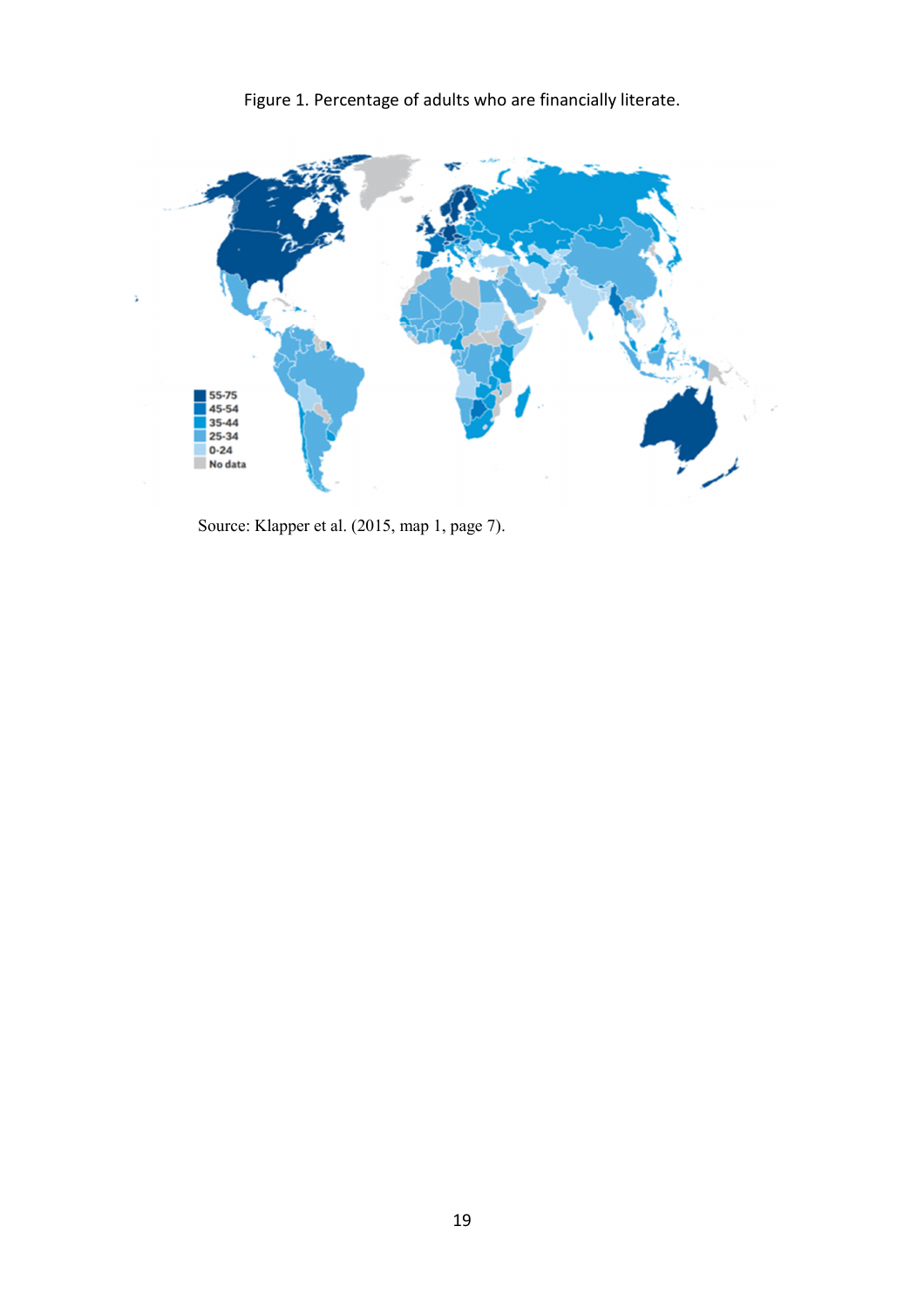Figure 2. Financial literacy and voter turnout across countries.

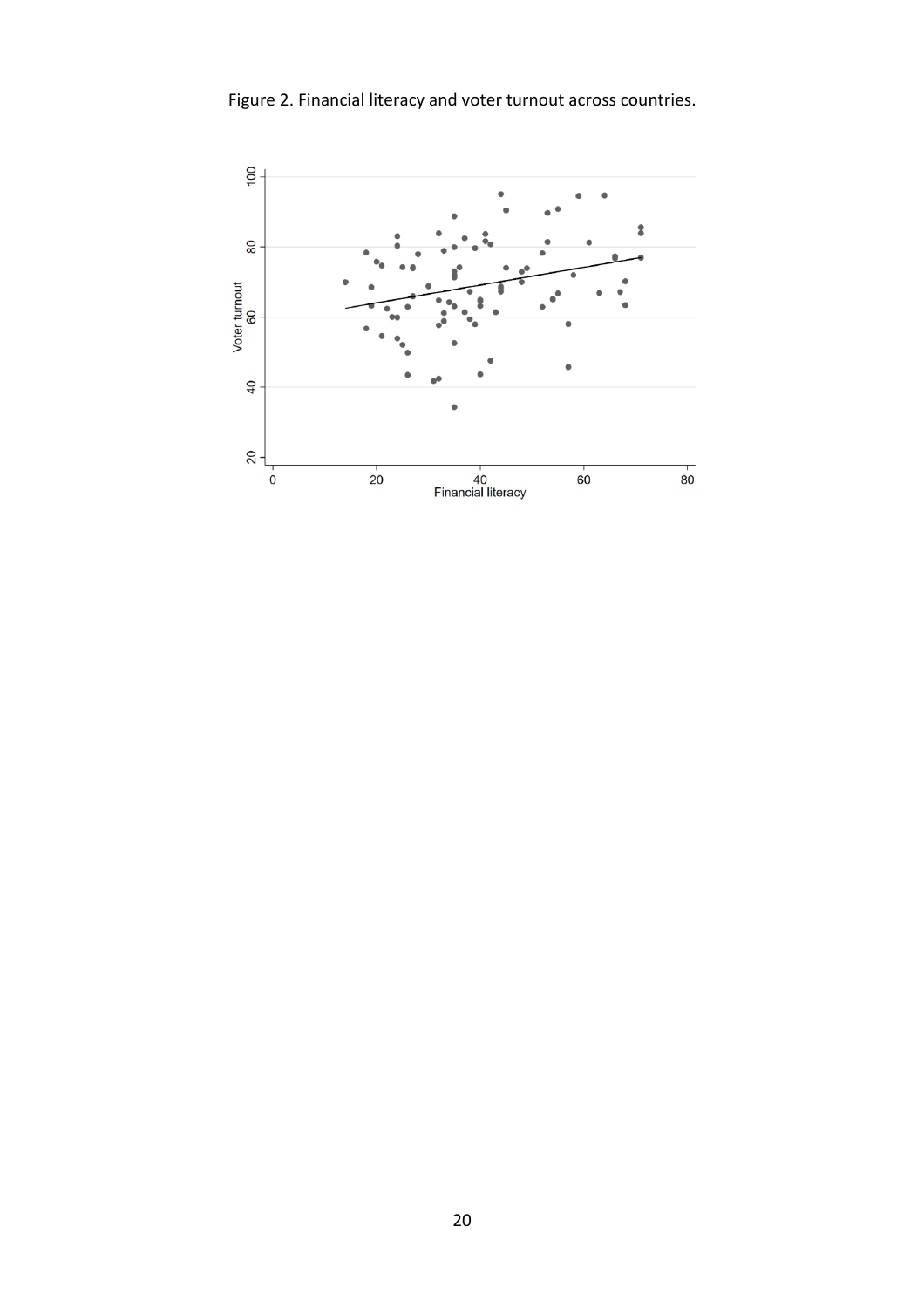

Figure 3. Education at school and voter turnout across countries.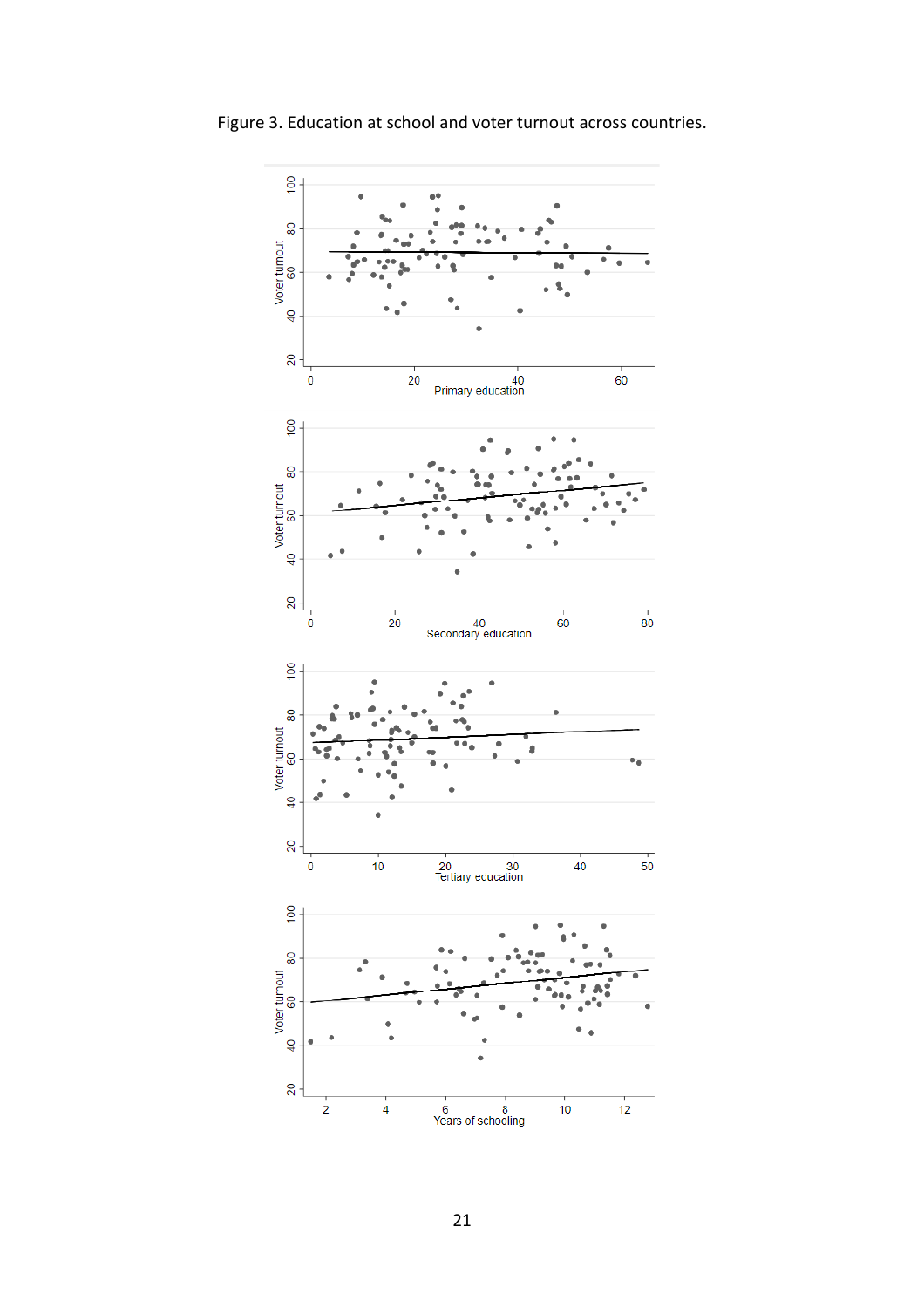#### Table 1. Education and voter turnout.

Dependent variable: Voter turnout

| Panel A – Bivariate associations |                              |           |           |           |           |  |  |
|----------------------------------|------------------------------|-----------|-----------|-----------|-----------|--|--|
| Education                        | $\left\lceil 1 \right\rceil$ | [2]       | [3]       | [4]       | [5]       |  |  |
| measure                          | Financial                    | Primary   | Secondary | Tertiary  | Years of  |  |  |
| (regressor):                     | literacy                     | education | education | education | schooling |  |  |
| Education                        | $0.25***$                    | $-0.01$   | $0.17**$  | 0.13      | $1.33**$  |  |  |
|                                  | (0.08)                       | (0.08)    | (0.07)    | (0.13)    | (0.53)    |  |  |

#### *Panel B – OLS estimation with control variables*

| Education           | $[1] % \includegraphics[width=0.9\columnwidth]{figures/fig_10.pdf} \caption{The figure shows the number of times on the right, and the number of times on the right, respectively. The left and right is the number of times on the right, respectively.} \label{fig:fig:time}$ | $[2]$     | $[3]$      | [4]       | $[5]$     |
|---------------------|---------------------------------------------------------------------------------------------------------------------------------------------------------------------------------------------------------------------------------------------------------------------------------|-----------|------------|-----------|-----------|
| measure             | Financial                                                                                                                                                                                                                                                                       | Primary   | Secondary  | Tertiary  | Years of  |
| (regressor):        | literacy                                                                                                                                                                                                                                                                        | education | education  | education | schooling |
| Education           | $0.35***$                                                                                                                                                                                                                                                                       | 0.05      | 0.07       | $-0.16$   | 0.17      |
|                     | (0.12)                                                                                                                                                                                                                                                                          | (0.11)    | (0.10)     | (0.13)    | (0.74)    |
| GDP p.c.            | $-4.54$                                                                                                                                                                                                                                                                         | $-1.46$   | $-1.27$    | $-0.89$   | $-1.44$   |
|                     | (2.96)                                                                                                                                                                                                                                                                          | (2.77)    | (2.78)     | (2.72)    | (2.69)    |
| Trade               | 0.40                                                                                                                                                                                                                                                                            | 1.75      | 1.63       | 1.60      | 1.68      |
|                     | (3.04)                                                                                                                                                                                                                                                                          | (3.38)    | (3.37)     | (3.34)    | (3.34)    |
| Population          | $-1.45$                                                                                                                                                                                                                                                                         | $-1.39$   | $-1.18$    | $-1.24$   | $-1.33$   |
|                     | (1.07)                                                                                                                                                                                                                                                                          | (1.09)    | (1.13)     | (1.14)    | (1.10)    |
| Dep. ratio          | $-0.93**$                                                                                                                                                                                                                                                                       | $-0.67$   | $-0.46$    | $-0.69$   | $-0.58$   |
|                     | (0.46)                                                                                                                                                                                                                                                                          | (0.51)    | (0.54)     | (0.46)    | (0.49)    |
| Compulsory          | $11.50***$                                                                                                                                                                                                                                                                      | $8.98**$  | $10.14***$ | $9.48***$ | $9.58***$ |
|                     | (2.91)                                                                                                                                                                                                                                                                          | (3.56)    | (3.35)     | (3.09)    | (3.15)    |
| <b>OECD</b>         | $-0.37$                                                                                                                                                                                                                                                                         | 4.17      | 3.77       | 4.50      | 3.72      |
|                     | (3.76)                                                                                                                                                                                                                                                                          | (3.68)    | (3.65)     | (3.61)    | (3.77)    |
| R-squared           | 0.28                                                                                                                                                                                                                                                                            | 0.22      | 0.23       | 0.22      | 0.22      |
| <b>Observations</b> | 91                                                                                                                                                                                                                                                                              | 91        | 91         | 91        | 91        |

Notes: OLS estimation. Robust standard errors in parenthesis. The symbols \*, \*\*, and \*\*\* denote significance at the 10 percent, 5 percent, and 1 percent levels, respectively.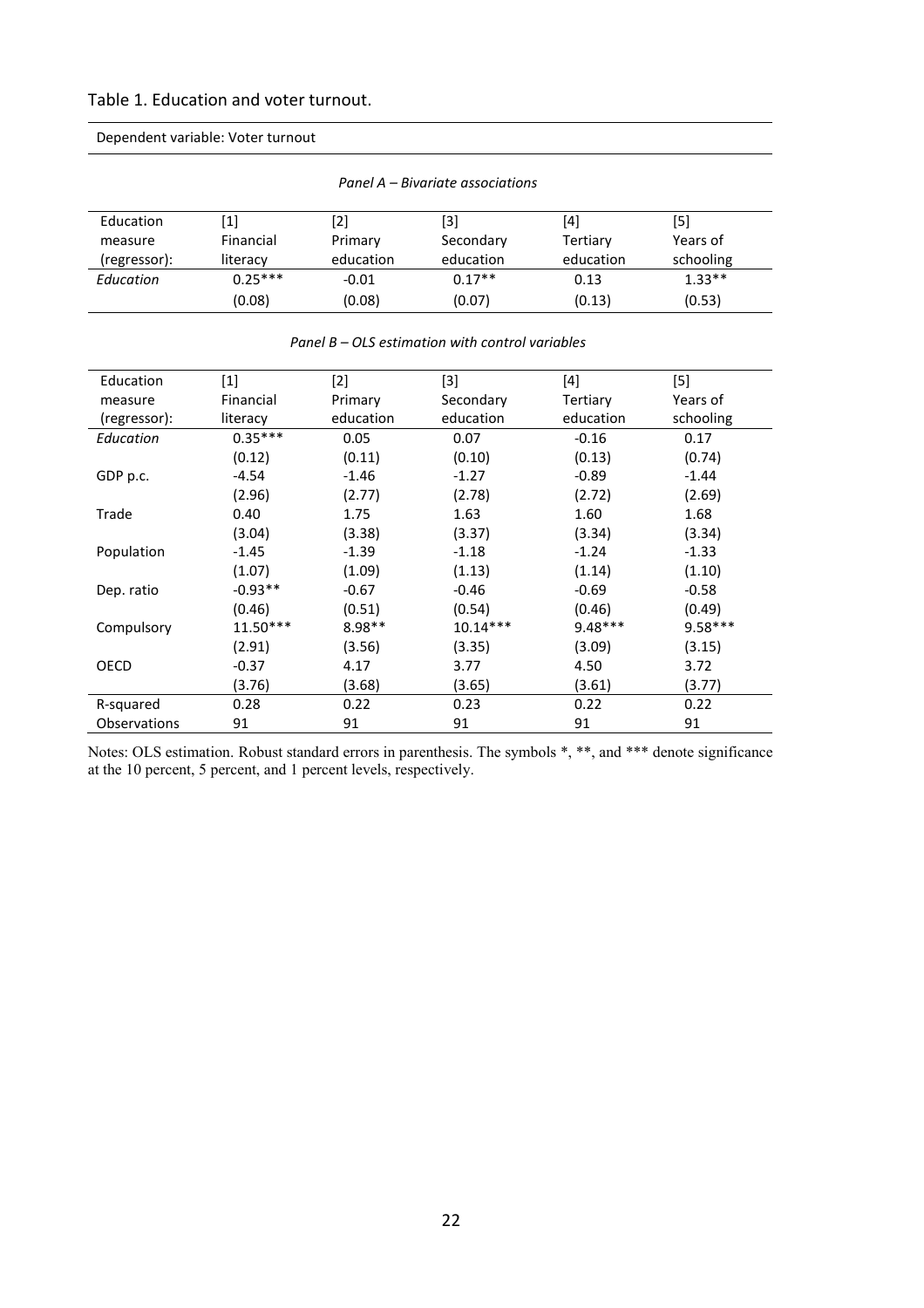|  |  |  | Table 2. Other explanatory variables. |
|--|--|--|---------------------------------------|
|--|--|--|---------------------------------------|

|              | Dependent variable: Voter turnout |           |           |           |           |                         |      |  |  |
|--------------|-----------------------------------|-----------|-----------|-----------|-----------|-------------------------|------|--|--|
|              | [1]                               | [2]       | [3]       | $[4]$     | $[5]$     |                         |      |  |  |
| Education    | Financial                         | Primary   | Secondary | Tertiary  | Years of  | Specification including | Obs. |  |  |
| measure      | literacy                          | education | education | education | schooling | the set of control      | Nr.  |  |  |
| (regressor): |                                   |           |           |           |           | variables in table 1    |      |  |  |
|              |                                   |           |           |           |           | panel B, plus:          |      |  |  |
|              | $0.32***$                         | 0.09      | 0.04      | $-0.11$   | 0.23      | Presidential            | 91   |  |  |
|              | (0.12)                            | (0.11)    | (0.09)    | (0.13)    | (0.71)    |                         |      |  |  |
|              | $0.33**$                          | 0.06      | 0.07      | $-0.18$   | 0.17      | Majoritarian            | 91   |  |  |
|              | (0.14)                            | (0.10)    | (0.09)    | (0.13)    | (0.71)    |                         |      |  |  |
|              | $0.38***$                         | 0.05      | 0.07      | $-0.16$   | 0.15      | Ethnic                  | 91   |  |  |
|              | (0.12)                            | (0.11)    | (0.10)    | (0.13)    | (0.75)    | fragmentation           |      |  |  |
|              | $0.38***$                         | $-0.03$   | 0.18      | $-0.10$   | 0.81      | Colonial                | 73   |  |  |
|              | (0.11)                            | (0.12)    | (0.11)    | (0.14)    | (1.01)    | history                 |      |  |  |
|              | $0.35**$                          | $-0.00$   | $0.27***$ | $-0.14$   | $1.79**$  | Regional                | 91   |  |  |
|              | (0.14)                            | (0.11)    | (0.09)    | (0.14)    | (0.78)    | controls                |      |  |  |
|              | $0.38***$                         | 0.04      | 0.08      | $-0.14$   | 0.06      | Freedom of              | 88   |  |  |
|              | (0.13)                            | (0.11)    | (0.10)    | (0.13)    | (0.78)    | expression              |      |  |  |

Notes: OLS estimation. Robust standard errors in parenthesis. The symbols \*, \*\*, and \*\*\* denote significance at the 10 percent, 5 percent, and 1 percent levels, respectively. Other regressors not shown in the table: GDP per capita, trade, population, dependency ratio, compulsory voting dummy, OECD dummy.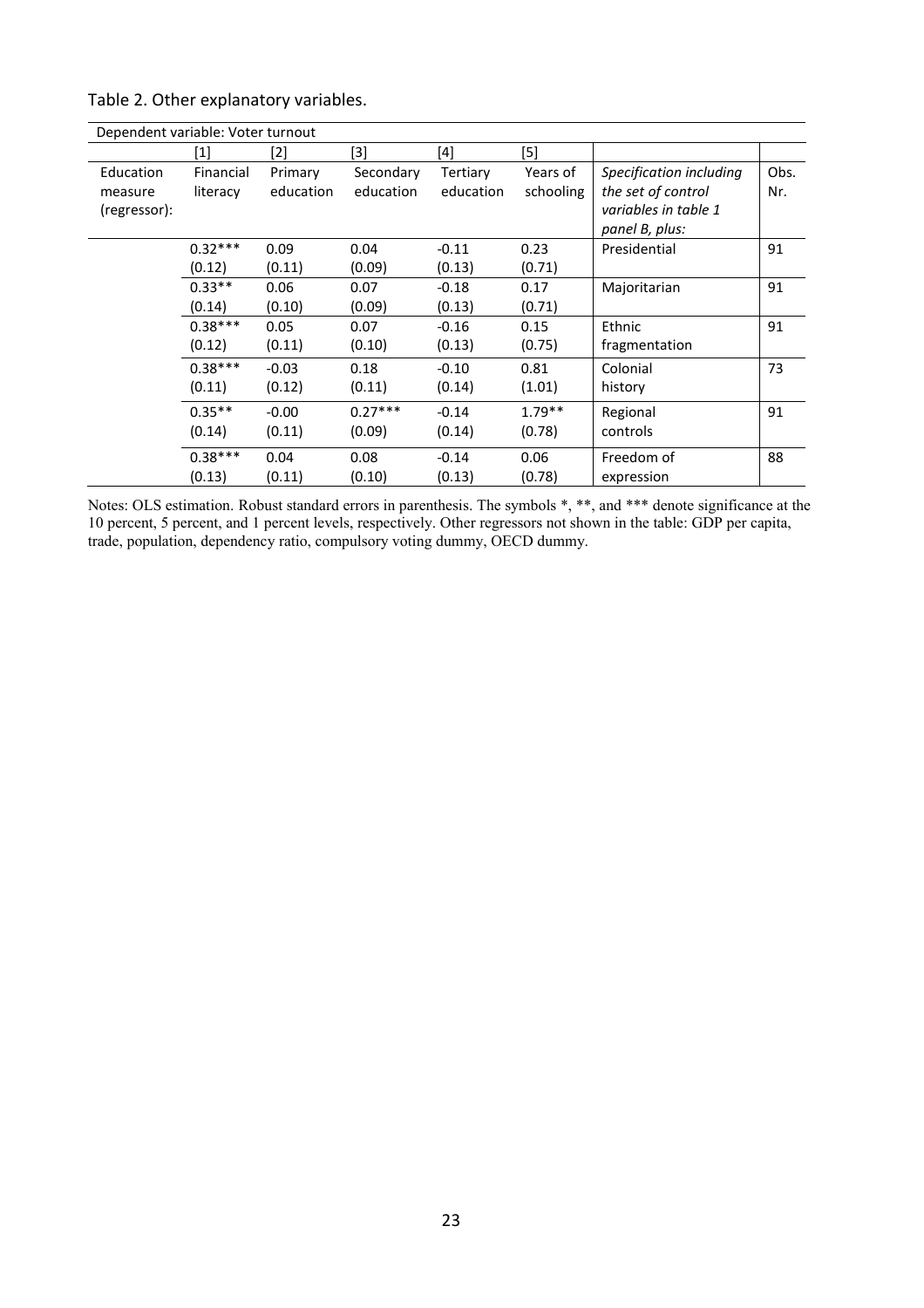|                           | $[1]$                 | $[2]$                 | $[3]$                 | $[4]$                 | $[5]$                 | [6]                   |
|---------------------------|-----------------------|-----------------------|-----------------------|-----------------------|-----------------------|-----------------------|
|                           | 1 <sup>st</sup> stage | 2 <sup>nd</sup> stage | 1 <sup>st</sup> stage | 2 <sup>nd</sup> stage | 1 <sup>st</sup> stage | 2 <sup>nd</sup> stage |
|                           | Financial             | Voter                 | Secondary             | Voter                 | Years of              | Voter                 |
|                           | literacy              | Turnout               | education             | Turnout               | schooling             | Turnout               |
| Education                 |                       | $0.63**$              |                       | 0.26                  |                       | $2.86*$               |
|                           |                       | (0.25)                |                       | (0.22)                |                       | (1.68)                |
| GDP p.c.                  | $7.76***$             | $-11.55***$           | 3.07                  | $-6.90*$              | $0.81**$              | $-8.61*$              |
|                           | (1.90)                | (4.33)                | (2.84)                | (4.09)                | (0.37)                | (4.78)                |
| Trade                     | $5.85*$               | $-3.28$               | 4.60                  | $-1.55$               | 0.31                  | $-1.49$               |
|                           | (3.50)                | (2.83)                | (3.94)                | (3.49)                | (0.42)                | (3.60)                |
| Population                | 1.87                  | $-2.99***$            | 0.00                  | $-2.31*$              | 0.03                  | $-2.49**$             |
|                           | (1.15)                | (0.93)                | (1.57)                | (1.28)                | (0.14)                | (1.11)                |
| Dep. ratio                | 0.24                  | $-1.69***$            | $-0.93*$              | $-1.18**$             | $-0.08$               | $-1.22**$             |
|                           | (0.28)                | (0.55)                | (0.48)                | (0.59)                | (0.07)                | (0.55)                |
| Compulsory                | $-0.60$               | $12.47***$            | $-1.79$               | $11.59***$            | 0.09                  | $11.33***$            |
|                           | (2.83)                | (3.63)                | (3.25)                | (3.63)                | (0.46)                | (3.75)                |
| OECD                      | $11.04***$            | $-5.78$               | 0.03                  | 0.78                  | $0.99**$              | $-2.18$               |
|                           | (3.15)                | (4.15)                | (4.26)                | (3.74)                | (0.41)                | (4.28)                |
| Presidential              | $-2.91$               | $-2.30$               | $-7.42**$             | $-2.38$               | $-0.21$               | $-3.18$               |
|                           | (2.36)                | (2.54)                | (3.14)                | (2.29)                | (0.38)                | (2.33)                |
| Anglo-Saxon legal origin  | $7.45***$             |                       | 4.78                  |                       | $1.87***$             |                       |
|                           | (2.67)                |                       | (3.30)                |                       | (0.41)                |                       |
| German legal origin       | 1.68                  |                       | $8.95*$               |                       | $1.41**$              |                       |
|                           | (4.65)                |                       | (4.54)                |                       | (0.62)                |                       |
| Scandinavian legal origin | 18.74***              |                       | 8.72                  |                       | $1.32**$              |                       |
|                           | (3.51)                |                       | (6.06)                |                       | (0.64)                |                       |
| Socialist legal origin    | 23.81***              |                       | 38.23***              |                       | $2.59**$              |                       |
|                           | (5.66)                |                       | (7.69)                |                       | (0.98)                |                       |
| Regional controls         | Yes                   | yes                   | Yes                   | yes                   | Yes                   | yes                   |
| Over-ident. restrictions  |                       | 2.08                  |                       | 4.84                  |                       | 2.67                  |
|                           |                       | [0.56]                |                       | [0.18]                |                       | [0.45]                |
| Specification test        |                       | 0.47                  |                       | 0.05                  |                       | 0.45                  |
|                           |                       | [0.49]                |                       | [0.83]                |                       | [0.50]                |
| Weak identification test  |                       | 12.65                 |                       | 6.23                  |                       | 5.54                  |
| Observations              | 91                    | 91                    | 91                    | 91                    | 91                    | 91                    |

Table 3. Instrumental variables regressions. Determinants of voter turnout.

Notes: 2SLS estimation. Robust standard errors in parenthesis. The symbols \*, \*\*, and \*\*\* denote significance at the 10 percent, 5 percent, and 1 percent levels, respectively. Test of over-identifying restrictions, under the null that all instrumental variables are orthogonal to the second-stage error term. Specification test, under the null: estimates from OLS and IV are both consistent. Weak identification test: Kleibergen–Paap Wald rk F statistic, robust to non-i.i.d. error.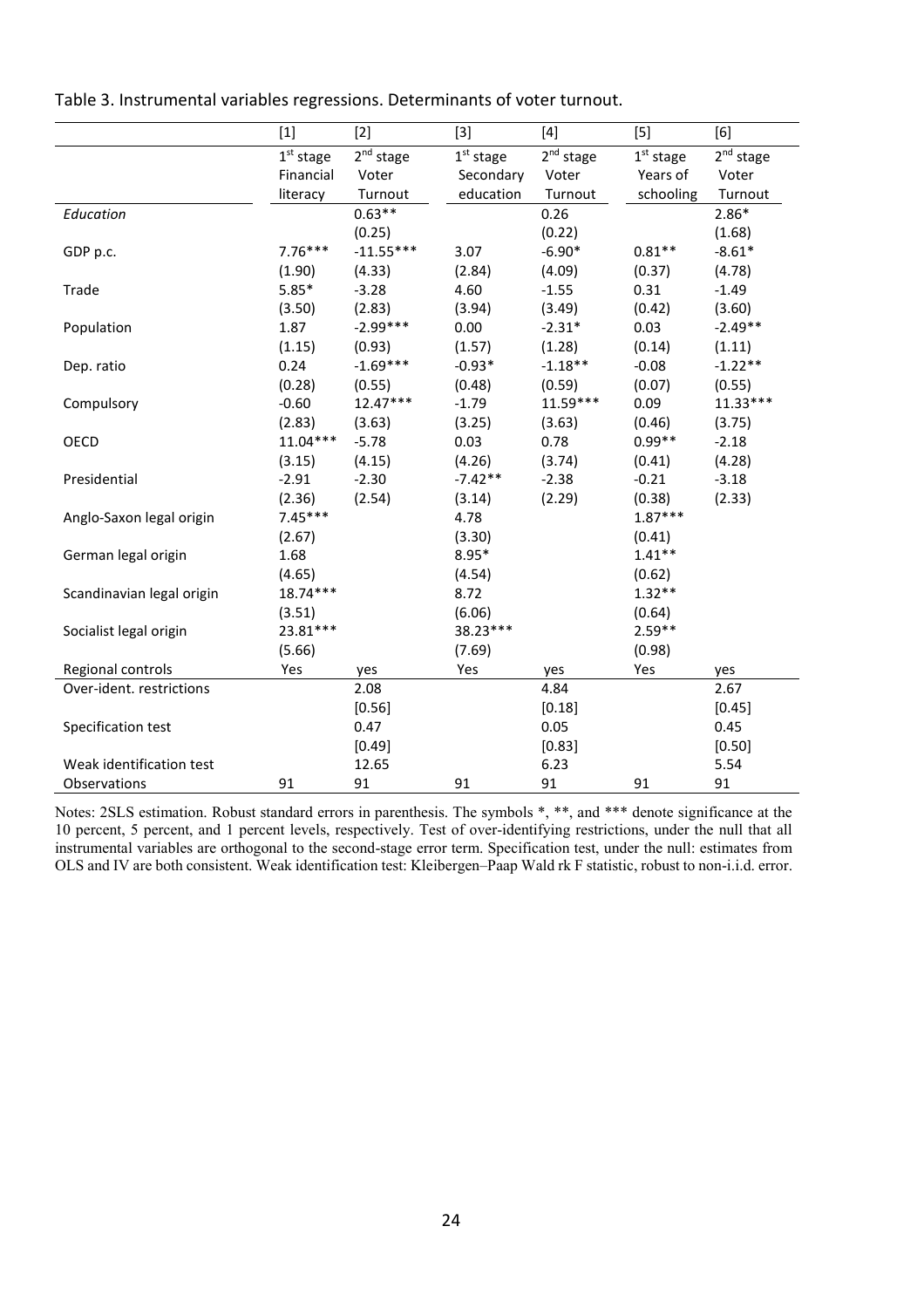|                                          | $[1]$                | $[2]$                                                   | $[3]$                                     | $[4]$                | $[5]$                                              | [6]                                       |
|------------------------------------------|----------------------|---------------------------------------------------------|-------------------------------------------|----------------------|----------------------------------------------------|-------------------------------------------|
|                                          | OLS                  | 1 <sup>st</sup> stage<br>Financial<br>Literacy<br>women | 2 <sup>nd</sup> stage<br>Voter<br>Turnout | OLS                  | $1^{\rm st}$ stage<br>Financial<br>Literacy<br>men | 2 <sup>nd</sup> stage<br>Voter<br>Turnout |
| Financial literacy, women                | $0.24*$<br>(0.14)    |                                                         | $0.52**$<br>(0.22)                        |                      |                                                    |                                           |
| Financial literacy, men                  |                      |                                                         |                                           | $0.25**$<br>(0.12)   |                                                    | $0.60**$<br>(0.25)                        |
| GDP p.c.                                 | $-7.98*$<br>(4.48)   | 6.69***<br>(1.74)                                       | $-10.19**$<br>(4.24)                      | $-7.98*$<br>(4.37)   | $6.50***$<br>(2.13)                                | $-10.62***$<br>(4.07)                     |
| Trade                                    | $-1.86$<br>(3.47)    | $5.34*$<br>(3.07)                                       | $-2.50$<br>(2.99)                         | $-1.84$<br>(3.32)    | 4.60<br>(4.11)                                     | $-2.60$<br>(2.87)                         |
| Population                               | $-2.75**$<br>(1.07)  | 1.67<br>(1.05)                                          | $-2.78***$<br>(0.95)                      | $-2.69**$<br>(1.06)  | 1.20<br>(1.37)                                     | $-2.64***$<br>(0.97)                      |
| Dep. ratio                               | $-1.50**$<br>(0.61)  | 0.12<br>(0.28)                                          | $-1.59***$<br>(0.54)                      | $-1.48**$<br>(0.60)  | 0.02<br>(0.33)                                     | $-1.56***$<br>(0.52)                      |
| Compulsory                               | $10.84***$<br>(4.07) | 1.62<br>(2.71)                                          | $11.37***$<br>(3.72)                      | $10.67***$<br>(4.01) | 1.72<br>(3.24)                                     | $11.08***$<br>(3.68)                      |
| OECD                                     | $-1.21$<br>(4.20)    | 8.96***<br>(3.18)                                       | $-3.75$<br>(3.99)                         | $-1.16$<br>(4.12)    | $8.71**$<br>(3.33)                                 | $-4.12$<br>(4.33)                         |
| Presidential                             | $-3.39$<br>(2.64)    | $-3.14$<br>(2.39)                                       | $-2.44$<br>(2.48)                         | $-3.75$<br>(2.63)    | $-1.37$<br>(2.71)                                  | $-3.11$<br>(2.57)                         |
| Anglo-Saxon legal origin                 |                      | $9.17***$<br>(2.63)                                     |                                           |                      | 9.60***<br>(3.18)                                  |                                           |
| German legal origin                      |                      | 5.12<br>(4.05)                                          |                                           |                      | 2.02<br>(5.73)                                     |                                           |
| Scandinavian legal origin                |                      | $21.64***$<br>(3.63)                                    |                                           |                      | 19.25***<br>(4.05)                                 |                                           |
| Socialist legal origin                   |                      | 24.83***<br>(5.45)                                      |                                           |                      | 21.76***<br>(6.72)                                 |                                           |
| Regional controls                        | yes                  | yes                                                     | yes                                       | yes                  | yes                                                | yes                                       |
| Over-ident. restrictions                 |                      |                                                         | 2.19                                      |                      |                                                    | 1.36                                      |
| Specification test                       |                      |                                                         | [0.53]<br>1.04<br>[0.31]                  |                      |                                                    | [0.72]<br>1.44<br>[0.23]                  |
| Weak identification test<br>Observations | 91                   | 91                                                      | 14.53<br>91                               | 91                   | 91                                                 | 8.94<br>90                                |

Notes: Robust standard errors in parenthesis. The symbols \*, \*\*, and \*\*\* denote significance at the 10 percent, 5 percent, and 1 percent levels, respectively. Test of over-identifying restrictions, under the null that all instrumental variables are orthogonal to the second-stage error term. Specification test, under the null: estimates from OLS and IV are both consistent. Weak identification test: Kleibergen–Paap Wald rk F statistic, robust to non-i.i.d. error.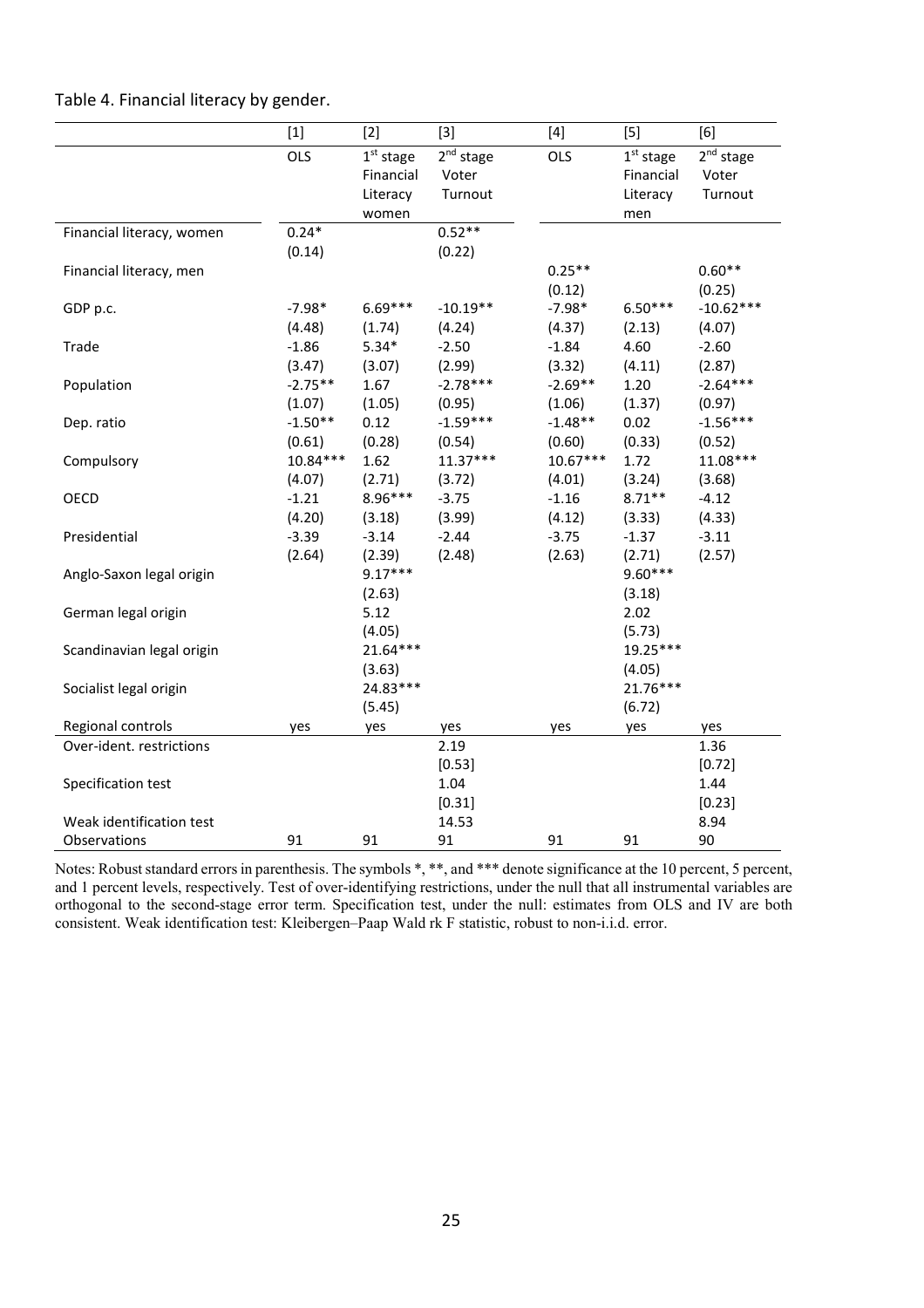|                      | $[1]$          | [2]        | $[3]$      | [4]        | $[5] % \includegraphics[width=0.9\columnwidth]{figures/fig_10.pdf} \caption{Schematic diagram of the top of the top of the top of the right.} \label{fig:fig:time}$ |
|----------------------|----------------|------------|------------|------------|---------------------------------------------------------------------------------------------------------------------------------------------------------------------|
|                      | <b>S&amp;P</b> | S&P        | <b>IMD</b> | <b>IMD</b> | <b>IMD</b>                                                                                                                                                          |
|                      | Financial      | Financial  | Economic   | Economic   | Economic                                                                                                                                                            |
|                      | Literacy       | literacy   | literacy   | literacy   | literacy                                                                                                                                                            |
| Financial education  | $0.44***$      | $0.41***$  | $1.98***$  | $1.75***$  | $2.94***$                                                                                                                                                           |
|                      | (0.07)         | (0.08)     | (0.71)     | (0.71)     | (1.07)                                                                                                                                                              |
| GDP p.c.             | $-6.90***$     | $-5.82**$  | $-2.69$    | $-1.45$    | $-1.21$                                                                                                                                                             |
|                      | (2.09)         | (2.26)     | (1.96)     | (2.01)     | (4.41)                                                                                                                                                              |
| Trade                | $-1.66$        | $-0.22$    | $-1.26$    | 0.77       | 4.92                                                                                                                                                                |
|                      | (1.59)         | (1.64)     | (1.73)     | (1.85)     | (4.45)                                                                                                                                                              |
| Population           | $-1.73**$      | $-1.22*$   | $-1.36*$   | $-0.67$    | 28.84**                                                                                                                                                             |
|                      | (0.67)         | (0.71)     | (0.69)     | (0.73)     | (12.19)                                                                                                                                                             |
| Dep. ratio           | 0.32           | 0.23       | 0.49       | 0.34       | 0.17                                                                                                                                                                |
|                      | (0.29)         | (0.29)     | (0.31)     | (0.31)     | (0.46)                                                                                                                                                              |
| Compulsory           | 19.89***       | $19.51***$ | $17.84***$ | 17.50***   |                                                                                                                                                                     |
|                      | (1.91)         | (1.95)     | (1.90)     | (1.90)     |                                                                                                                                                                     |
| Presidential         | 0.79           | 0.68       | 2.51       | 2.19       |                                                                                                                                                                     |
|                      | (2.36)         | (2.30)     | (2.57)     | (2.46)     |                                                                                                                                                                     |
| OECD                 | 1.04           | 0.96       | $-1.71$    | $-1.56$    |                                                                                                                                                                     |
|                      | (1.75)         | (1.76)     | (1.59)     | (1.57)     |                                                                                                                                                                     |
| Regional contr.      | yes            | yes        | yes        | yes        | no                                                                                                                                                                  |
| Time effects         | no             | yes        | no         | yes        | yes                                                                                                                                                                 |
| <b>Fixed effects</b> | no             | no         | no         | no         | yes                                                                                                                                                                 |
| R-squared            | 0.50           | 0.51       | 0.43       | 0.45       | 0.26                                                                                                                                                                |
| Observations         | 255            | 255        | 255        | 255        | 255                                                                                                                                                                 |

Table 5. Panel estimation: financial education and voter turnout.

Notes: Panel estimation: OLS specification in columns 1-4; fixed effects specification with time effects in column 5. Robust standard errors in parenthesis. The symbols \*, \*\*, and \*\*\* denote significance at the 10 percent, 5 percent, and 1 percent levels, respectively.